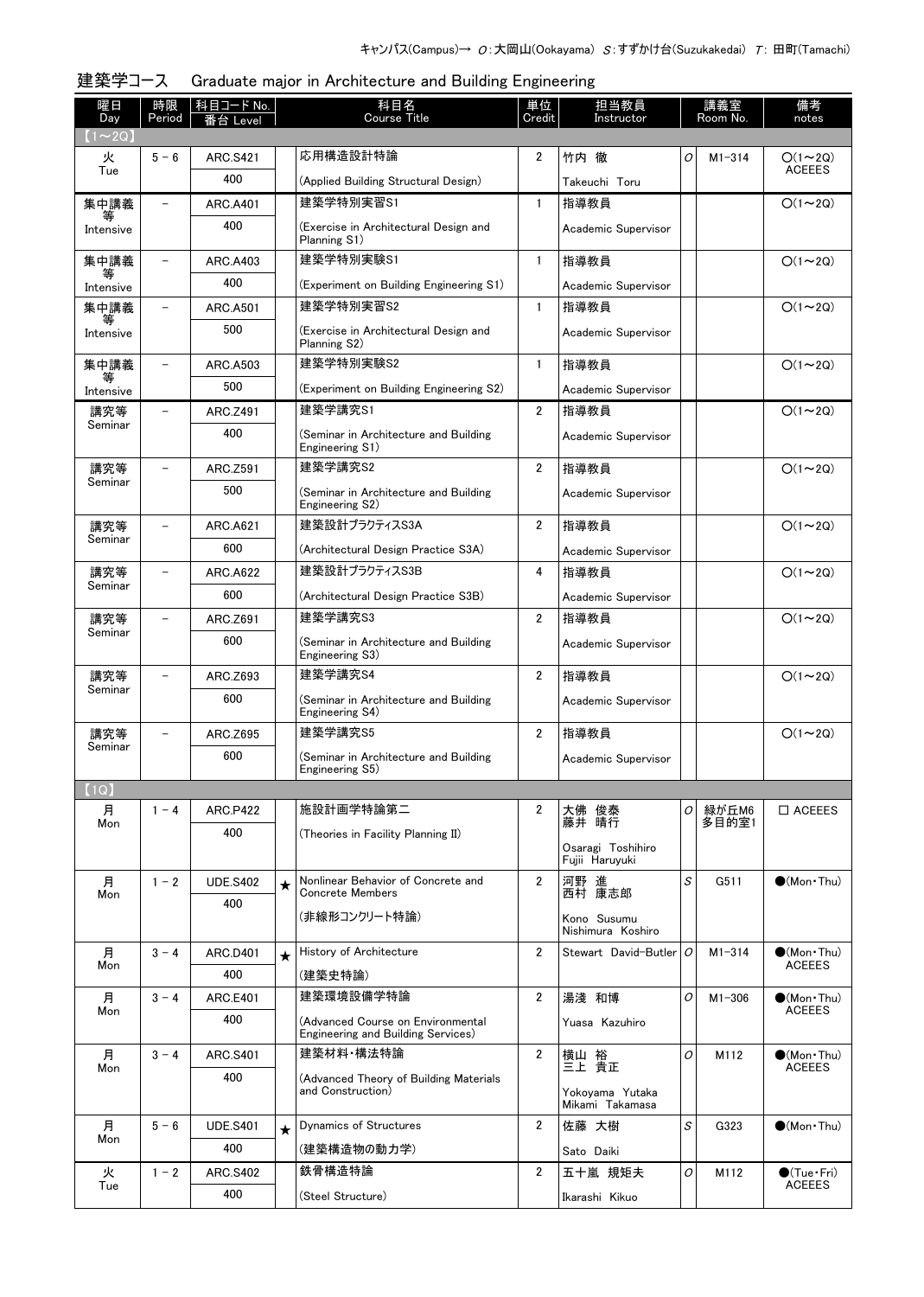| 曜日<br>Day      | 時限<br>Period             | 科目コード No.<br>番台 Level  |              | 科目名<br>Course Title                                                 | 単位<br>Credit   | 担当教員<br>Instructor                         |   | 講義室<br>Room No. | 備考<br>notes                            |
|----------------|--------------------------|------------------------|--------------|---------------------------------------------------------------------|----------------|--------------------------------------------|---|-----------------|----------------------------------------|
| (1Q)           |                          |                        |              |                                                                     |                |                                            |   |                 |                                        |
| 火              | $7 - 8$                  | <b>ARC.S501</b>        |              | シェル構造特論                                                             | $\overline{2}$ | 竹内 徹                                       | 0 | M113            | $\bullet$ (Tue•Fri)                    |
| Tue            |                          | 500                    |              | (Shell Structures)                                                  |                | 元結 正次郎 ほか                                  |   |                 | <b>ACEEES</b>                          |
|                |                          |                        |              |                                                                     |                | Takeuchi Toru<br>Motoyui Shojiro et<br>al. |   |                 |                                        |
| 木              | $1 - 2$                  | <b>ARC.D401</b>        | $\star$      | History of Architecture                                             | 2              | Stewart David-Butler   O                   |   | $M1 - 314$      | $\bullet$ (Mon•Thu)                    |
| Thu            |                          | 400                    |              | (建築史特論)                                                             |                |                                            |   |                 | <b>ACEEES</b>                          |
| 木<br>Thu       | $1 - 2$                  | <b>UDE.S402</b>        | $\star$      | Nonlinear Behavior of Concrete and<br><b>Concrete Members</b>       | $\overline{2}$ | 河野 進<br>西村 康志郎                             | S | G511            | $\bullet$ (Mon Thu)                    |
|                |                          | 400                    |              | (非線形コンクリート特論)                                                       |                |                                            |   |                 |                                        |
|                |                          |                        |              |                                                                     |                | Kono Susumu<br>Nishimura Koshiro           |   |                 |                                        |
| 木              | $3 - 4$                  | <b>ARC.E401</b>        |              | 建築環境設備学特論                                                           | $\overline{2}$ | 湯淺 和博                                      | 0 | $M1 - 306$      | $\bullet$ (Mon · Thu)                  |
| Thu            |                          | 400                    |              | (Advanced Course on Environmental                                   |                | Yuasa Kazuhiro                             |   |                 | <b>ACEEES</b>                          |
|                | $3 - 4$                  | <b>ARC.S401</b>        |              | Engineering and Building Services)<br>建築材料・構法特論                     | $\overline{2}$ |                                            | O | M112            | $\bullet$ (Mon Thu)                    |
| 木<br>Thu       |                          | 400                    |              |                                                                     |                | 横山 裕<br>三上 貴正                              |   |                 | <b>ACEEES</b>                          |
|                |                          |                        |              | (Advanced Theory of Building Materials<br>and Construction)         |                | Yokoyama Yutaka                            |   |                 |                                        |
|                |                          |                        |              |                                                                     |                | Mikami Takamasa                            |   |                 |                                        |
| 木<br>Thu       | $5 - 6$                  | <b>UDE.S401</b>        | $\star$      | <b>Dynamics of Structures</b>                                       | $\overline{2}$ | 佐藤 大樹                                      | S | G323            | $\bullet$ (Mon Thu)                    |
|                |                          | 400                    |              | (建築構造物の動力学)                                                         |                | Sato Daiki                                 |   |                 |                                        |
| 金<br>Fri       | $1 - 2$                  | <b>ARC.S402</b>        |              | 鉄骨構造特論                                                              | $\overline{2}$ | 五十嵐 規矩夫                                    | 0 | M112            | $\bullet$ (Tue•Fri)<br><b>ACEEES</b>   |
|                |                          | 400                    |              | (Steel Structure)                                                   |                | Ikarashi Kikuo                             |   |                 |                                        |
| 金<br>Fri       | $5 - 8$                  | <b>ARC.E501</b>        |              | 建築設備設計演習                                                            | $\overline{2}$ | 湯淺 和博<br>鍵直樹                               | O | M321            | □                                      |
|                |                          | 500                    |              | (Advanced Exercise in Building Services)                            |                | Yuasa Kazuhiro                             |   |                 |                                        |
|                |                          |                        |              |                                                                     |                | Kagi Naoki                                 |   |                 |                                        |
| 金<br>Fri       | $7 - 8$                  | <b>ARC.S501</b>        |              | シェル構造特論                                                             | $\overline{2}$ | 竹内 徹<br>元結 正次郎 ほか                          | O | M113            | $\bullet$ (Tue · Fri)<br><b>ACEEES</b> |
|                |                          | 500                    |              | (Shell Structures)                                                  |                | Takeuchi Toru                              |   |                 |                                        |
|                |                          |                        |              |                                                                     |                | Motoyui Shojiro et                         |   |                 |                                        |
| 集中講義           |                          | <b>ARC.D402</b>        |              | Architectural Preservation and                                      | $\overline{2}$ | al.<br>山崎 鯛介                               |   |                 | <b>ACEEES</b>                          |
|                |                          | 400                    | $\star$      | Renovation                                                          |                |                                            |   |                 |                                        |
| Intensive      |                          |                        |              | (建築保存設計特論)                                                          |                | Yamazaki Taisuke                           |   |                 |                                        |
| 集中講義           |                          | ARC.D421               | ★            | Architectural Design Studio I                                       | 2              | 安田 幸一<br>奥山 信一 ほか                          |   |                 |                                        |
| Intensive      |                          | 400                    | С            | (建築意匠設計第一)                                                          |                |                                            |   |                 |                                        |
|                |                          |                        |              |                                                                     |                | Yasuda Koichi<br>Okuvama Shinichi et       |   |                 |                                        |
|                |                          |                        |              | Passive Solar Design                                                | $\overline{2}$ | al.<br>村田 涼                                |   |                 |                                        |
| 集中講義<br>等      |                          | ARC.D441<br>400        | $\star$<br>С | (パッシブデザイン特論)                                                        |                |                                            |   |                 | <b>ACEEES</b>                          |
| Intensive      |                          |                        |              |                                                                     |                | Murata Ryo                                 |   |                 |                                        |
| 集中講義<br>₩      | $\overline{\phantom{0}}$ | <b>ARC.P501</b><br>500 | $\star$      | Theories in Architectural Planning II<br>(建築計画学特論第二)                | $\overline{2}$ | 藤井 晴行                                      |   |                 | <b>ACEEES</b>                          |
| Intensive      | $\overline{\phantom{0}}$ |                        |              | 建築学特別プロジェクトS3·1                                                     | 1              | Fujii Haruyuki                             |   |                 |                                        |
| 集中講義<br>等      |                          | <b>ARC.A601</b><br>600 |              |                                                                     |                | 指導教員                                       |   |                 |                                        |
| Intensive      |                          |                        |              | (Project in Architecture and Building<br>Engineering $S3 \cdot 1$ ) |                | Academic Supervisor                        |   |                 |                                        |
| 集中講義           | $\qquad \qquad -$        | <b>ARC.A605</b>        |              | 建築学特別プロジェクトS4・1                                                     | 1              | 指導教員                                       |   |                 |                                        |
| 等<br>Intensive |                          | 600                    |              | (Project in Architecture and Building                               |                | Academic Supervisor                        |   |                 |                                        |
| (2Q)           |                          |                        |              | Engineering $S4 \cdot 1$ )                                          |                |                                            |   |                 |                                        |
| 月              | $1 - 2$                  | ARC.E423               |              | 空気清浄特論                                                              | 2              | 鍵 直樹                                       | 0 | W641            | $(Mon\cdot Thu)$                       |
| Mon            |                          | 400                    |              | (Air Quality Engineering)                                           |                | Kagi Naoki                                 |   |                 | <b>ACEEES</b>                          |
| 月              | $1 - 2$                  | <b>UDE.S501</b>        | $\star$      | Disaster Mitigation for Building                                    | 2              | 河野 進                                       | S | G511            | $\bullet$ (Mon Thu)                    |
| Mon            |                          | 500                    |              | <b>Structures</b>                                                   |                | 西村 康志郎                                     |   |                 |                                        |
|                |                          |                        |              | (建築防災特論)                                                            |                | Kono Susumu<br>Nishimura Koshiro           |   |                 |                                        |
| 火              | $7 - 8$                  | <b>ARC.S424</b>        |              | 地盤地震工学特論                                                            | 2              | 田村 修次                                      | 0 | M111            | $\bigcirc$ (Tue · Fri)                 |
| Tue            |                          | 400                    |              | (Advanced Geometrical Engineering)                                  |                |                                            |   |                 | <b>ACEEES</b>                          |
|                |                          |                        |              |                                                                     |                | Tamura Shuji                               |   |                 |                                        |

|  |  | 建築学コース Graduate major in Architecture and Building Engineering |
|--|--|----------------------------------------------------------------|
|--|--|----------------------------------------------------------------|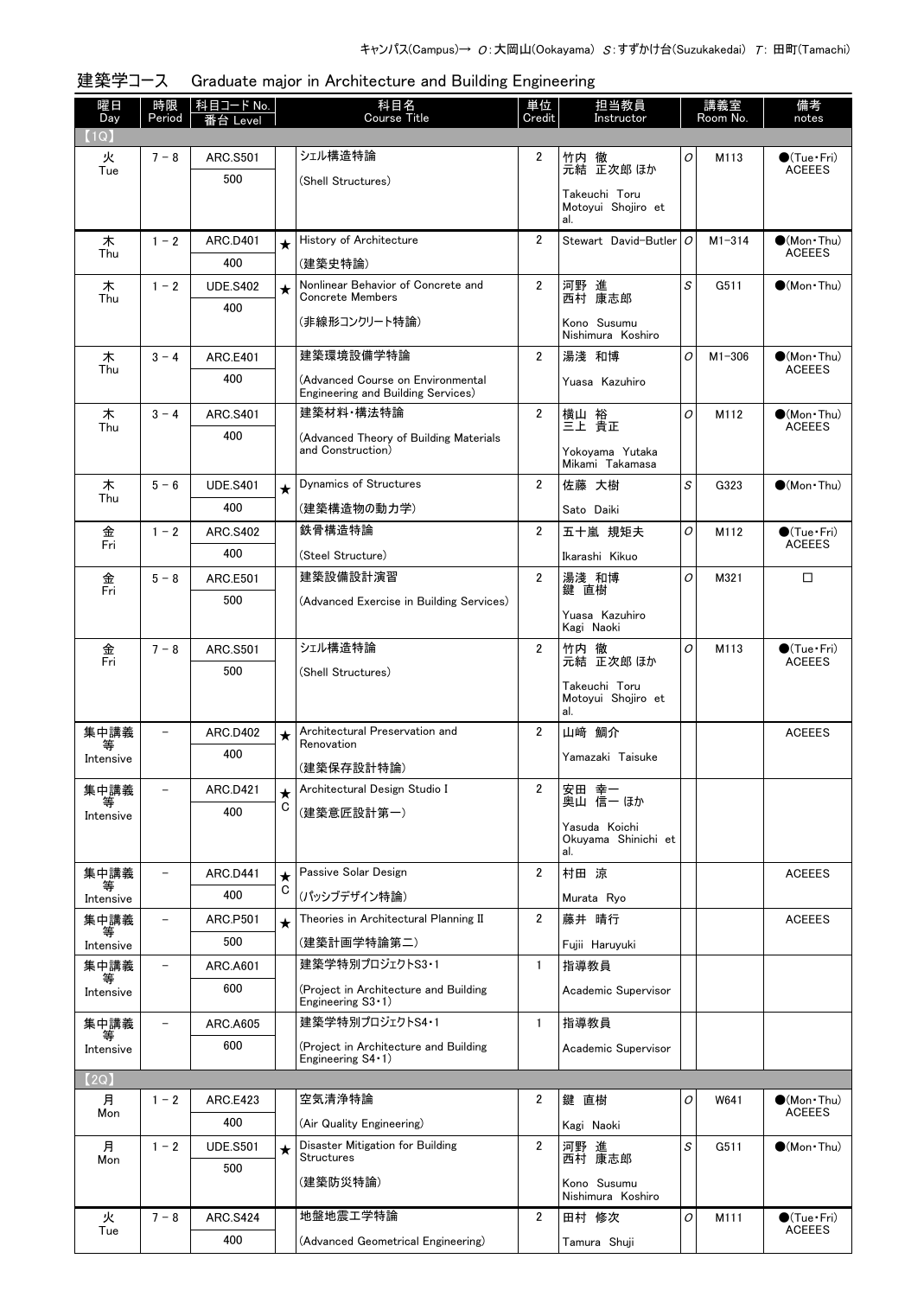| 曜日<br>Day         | 時限<br>Period             | 科目コード No.<br>番台 Level |         | 科目名<br><b>Course Title</b>                                          | 単位<br>Credit   | 担当教員<br>Instructor                            |   | 講義室<br>Room No. | 備考<br>notes                       |
|-------------------|--------------------------|-----------------------|---------|---------------------------------------------------------------------|----------------|-----------------------------------------------|---|-----------------|-----------------------------------|
| (2Q)              |                          |                       |         |                                                                     |                |                                               |   |                 |                                   |
| 木<br>Thu          | $1 - 2$                  | ARC.E423              |         | 空気清浄特論                                                              | 2              | 鍵 直樹                                          | 0 | W641            | $(Mon\cdot Thu)$<br><b>ACEEES</b> |
|                   |                          | 400                   |         | (Air Quality Engineering)                                           |                | Kagi Naoki                                    |   |                 |                                   |
| 木<br>Thu          | $1 - 2$                  | <b>UDE.S501</b>       | $\star$ | Disaster Mitigation for Building<br>Structures                      | $\overline{2}$ | 河野 進<br>西村 康志郎                                | S | G511            | $\bigcirc$ (Mon Thu)              |
|                   |                          | 500                   |         | (建築防災特論)                                                            |                | Kono Susumu<br>Nishimura Koshiro              |   |                 |                                   |
| 金                 | $5 - 8$                  | <b>ARC.P421</b>       |         | 施設計画学特論第一                                                           | $\overline{2}$ | 斎尾 直子                                         | O | 緑が丘M6           | $\Box$ ACEEES                     |
| Fri               |                          | 400                   |         | (Theories in Facility Planning I)                                   |                | Saio Naoko                                    |   | 多目的室1           |                                   |
| 金                 | $7 - 8$                  | <b>ARC.S424</b>       |         | 地盤地震工学特論                                                            | $\overline{2}$ | 田村 修次                                         | O | M111            | $\bullet$ (Tue•Fri)               |
| Fri               |                          | 400                   |         | (Advanced Geometrical Engineering)                                  |                | Tamura Shuji                                  |   |                 | <b>ACEEES</b>                     |
| 集中講義              |                          | ARC.D442              |         | 建築プログラム特論                                                           | $\overline{2}$ | 安田 幸一                                         |   |                 | <b>ACEEES</b>                     |
| Intensive         |                          | 400                   |         | (Architectural Programming)                                         |                | Yasuda Koichi                                 |   |                 |                                   |
| 集中講義              |                          | ARC.D443              | $\star$ | Structural Planning in Architecture                                 | $\mathbf{1}$   | 竹内 徹                                          |   |                 | <b>ACEEES</b>                     |
| 等<br>Intensive    |                          | 400                   |         | (建築構造デザイン特論)                                                        |                | Takeuchi Toru                                 |   |                 |                                   |
| 集中講義              |                          | <b>ARC.D444</b>       |         | 建築ディテール特論                                                           | $\overline{2}$ | 安田 幸一<br>奥山 信一 ほか                             |   |                 | <b>ACEEES</b>                     |
| Intensive         |                          | 400                   |         | (Architectural Detail)                                              |                | Yasuda Koichi                                 |   |                 |                                   |
|                   |                          |                       |         |                                                                     |                | Okuyama Shinichi et<br>al.                    |   |                 |                                   |
| 集中講義              |                          | <b>ARC.E422</b>       |         | 環境保全工学第二                                                            | $\mathbf{1}$   | 未定                                            |   |                 | <b>ACEEES</b>                     |
| Intensive         |                          | 400                   |         | (Environmental Preservation Engineering<br>II)                      |                | Undecided                                     |   |                 |                                   |
| 集中講義<br>等         |                          | <b>ARC.P441</b>       | $\star$ | Theories in Urban Analysis and Planning I                           | $\overline{2}$ | 斎尾 直子                                         |   |                 |                                   |
| Intensive         |                          | 400                   |         | (空間計画学特論第一)                                                         |                | Saio Naoko                                    |   |                 |                                   |
| 集中講義<br>等         |                          | ARC.D521              | $\star$ | Architectural Workshop 2                                            | $\overline{2}$ | 安田 幸一<br>奥山 信一                                |   |                 |                                   |
| Intensive         |                          | 500                   |         | (建築ワークショップ第二)                                                       |                | Yasuda Koichi                                 |   |                 |                                   |
|                   |                          |                       |         |                                                                     |                | Okuyama Shinichi                              |   |                 |                                   |
| 集中講義              |                          | <b>ARC.A602</b>       |         | 建築学特別プロジェクトS3・2                                                     | $\mathbf{1}$   | 指導教員                                          |   |                 |                                   |
| Intensive         |                          | 600                   |         | (Project in Architecture and Building<br>Engineering $S3 \cdot 2$ ) |                | Academic Supervisor                           |   |                 |                                   |
| 集中講義<br>等         | $\overline{\phantom{0}}$ | ARC.A606              |         | 建築学特別プロジェクトS4・2                                                     | $\mathbf{1}$   | 指導教員                                          |   |                 |                                   |
| Intensive         |                          | 600                   |         | (Project in Architecture and Building<br>Engineering $S4 - 2$ )     |                | Academic Supervisor                           |   |                 |                                   |
| インターン<br>シップ      |                          | <b>ARC.A405</b>       |         | 建築設計プラクティスS1A                                                       | $\overline{2}$ | 奥山 信一<br>横山 裕ほか                               |   |                 |                                   |
| Internship        |                          | 400                   |         | (Architectural Design Practice S1A)                                 |                | Okuyama Shinichi<br>Yokoyama Yutaka et<br>al. |   |                 |                                   |
| インターン             |                          | ARC.A406              |         | 建築設計プラクティスS1B                                                       | 4              | 奥山 信一                                         |   |                 |                                   |
| シップ<br>Internship |                          | 400                   |         | (Architectural Design Practice S1B)                                 |                | 横山 裕 ほか                                       |   |                 |                                   |
|                   |                          |                       |         |                                                                     |                | Okuyama Shinichi<br>Yokovama Yutaka et<br>al. |   |                 |                                   |
| インターン             |                          | <b>ARC.A505</b>       |         | 建築設計プラクティスS2A                                                       | $\overline{2}$ | 奥山 信一<br>横山 裕ほか                               |   |                 |                                   |
| シップ<br>Internship |                          | 500                   |         | (Architectural Design Practice S2A)                                 |                |                                               |   |                 |                                   |
|                   |                          |                       |         |                                                                     |                | Okuyama Shinichi<br>Yokoyama Yutaka et<br>al. |   |                 |                                   |
| インターン             |                          | <b>ARC.A506</b>       |         | 建築設計プラクティスS2B                                                       | 4              | 奥山 信一<br>横山 裕ほか                               |   |                 |                                   |
| シップ<br>Internship |                          | 500                   |         | (Architectural Design Practice S2B)                                 |                |                                               |   |                 |                                   |
|                   |                          |                       |         |                                                                     |                | Okuyama Shinichi<br>Yokoyama Yutaka et<br>al. |   |                 |                                   |

|  | 建築学コース |  |  | Graduate major in Architecture and Building Engineering |  |  |  |
|--|--------|--|--|---------------------------------------------------------|--|--|--|
|--|--------|--|--|---------------------------------------------------------|--|--|--|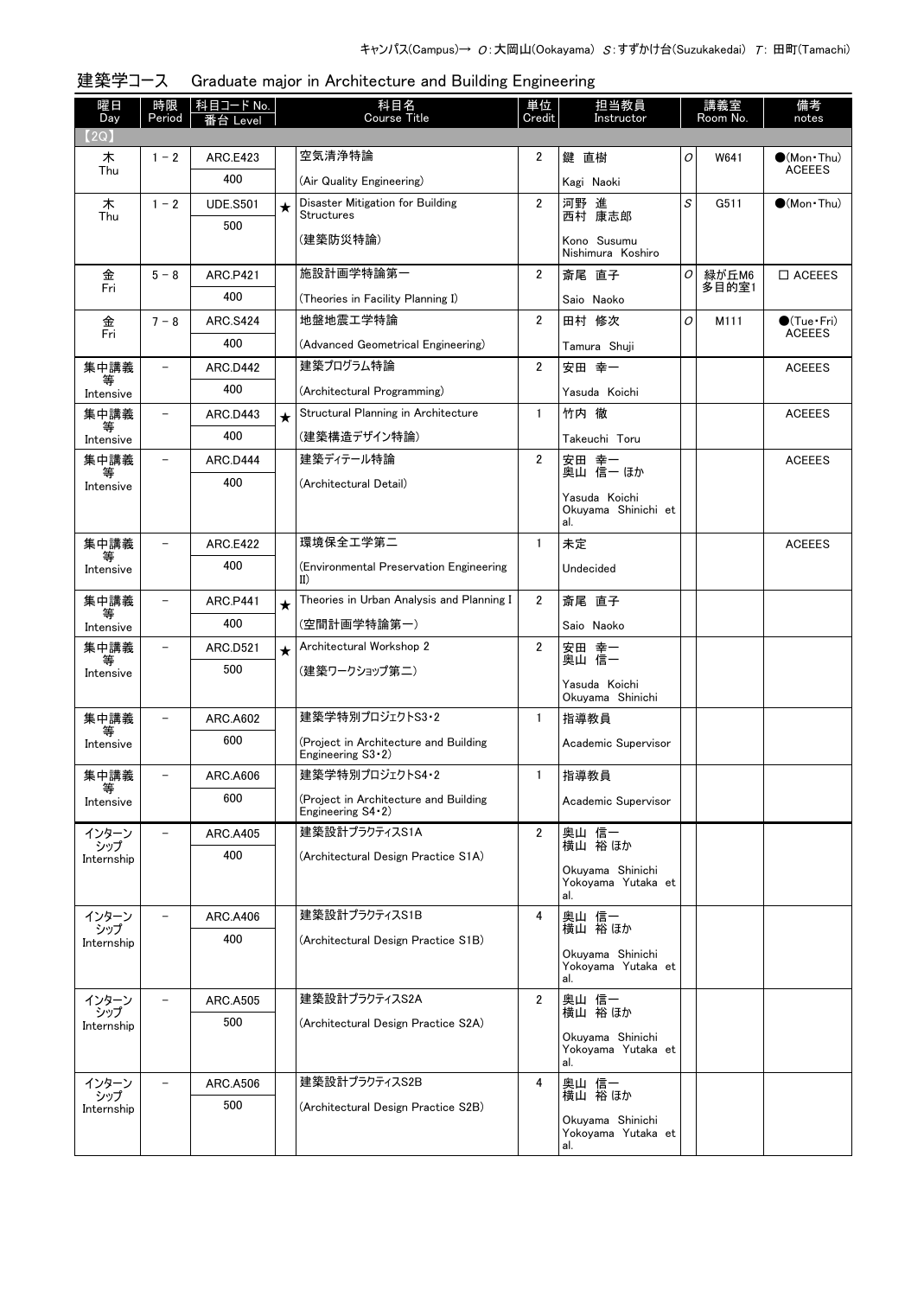| 曜日<br>Day         | 時限<br>Period             | <u>科目コード No.</u><br>番台 Level |            | 科目名<br><b>Course Title</b>                                 | 単位<br>Credit   | 担当教員<br>Instructor                          |   | 講義室<br>Room No.         | 備考<br>notes                          |
|-------------------|--------------------------|------------------------------|------------|------------------------------------------------------------|----------------|---------------------------------------------|---|-------------------------|--------------------------------------|
| $1 \sim 2Q$       |                          |                              |            |                                                            |                |                                             |   |                         |                                      |
| 火                 | $1 - 2$                  | <b>CVE.L401</b>              | $\star$    | <b>Advanced Technical Communication</b>                    | 2              | Stewart David-Butler                        | 0 | 緑が丘M6-                  | $O(1\sim 2Q)$                        |
| Tue               |                          | 400                          |            | Skills I                                                   |                | 千々和 伸浩 ほか                                   |   | 緑が丘ホー<br>ル              |                                      |
|                   |                          |                              |            | (技術コミュニケーション論 Ⅰ)                                           |                | Stewart David-Butler<br>Chiiiwa Nobuhiro et |   | M6 Bldg.<br>Midorigaoka |                                      |
|                   |                          |                              |            |                                                            |                | al.                                         |   | Hall                    |                                      |
| 金<br>Fri          | $1 - 2$                  | <b>CVE.C432</b>              |            | 岩盤工学                                                       | $\overline{2}$ | 竹村 次朗<br>髙橋 章浩 ほか                           | 0 | M113                    | $O(1\sim 2Q)$                        |
|                   |                          | 400                          |            | (Rock Engineering)                                         |                | Takemura Jiro                               |   |                         |                                      |
|                   |                          |                              |            |                                                            |                | Takahashi Akihiro et<br>al.                 |   |                         |                                      |
| 集中講義              | $\overline{\phantom{0}}$ | <b>CVE.P601</b>              | $\star$    | Collaborative Project in Civil Engineering                 | $\mathbf{1}$   | 各教員                                         |   |                         | $O(1\sim 2Q)$                        |
| 等<br>Intensive    |                          | 600                          |            | S3                                                         |                | Academic Supervisor                         |   |                         |                                      |
|                   |                          |                              |            | (土木工学共同プロジェクト S3)                                          |                |                                             |   |                         |                                      |
| 集中講義<br>等         |                          | <b>CVE.P603</b><br>600       | $\star$    | Collaborative Project in Civil Engineering<br>S4           | $\mathbf{1}$   | 各教員                                         |   |                         | $O(1\sim 2Q)$                        |
| Intensive         |                          |                              |            | (土木工学共同プロジェクト S4)                                          |                | Academic Supervisor                         |   |                         |                                      |
| インターン             |                          | <b>CVE.P621</b>              | $\star$    | Off Campus Project in Civil Engineering I                  | 4              | 各教員                                         |   |                         | $O(1\sim 2Q)$                        |
| シップ<br>Internship |                          | 600                          |            | (土木工学派遣プロジェクト第一)                                           |                | Academic Supervisor                         |   |                         |                                      |
| 講究等               |                          | <b>CVE.Z491</b>              |            | 土木工学講究S1                                                   | $\overline{2}$ | 指導教員                                        |   |                         | $O(1\sim 2Q)$                        |
| Seminar           |                          | 400                          |            | (Seminar in Civil Engineering S1)                          |                | Academic Supervisor                         |   |                         |                                      |
| 講究等               |                          | <b>CVE.Z591</b>              |            | 土木工学講究S2                                                   | 2              | 指導教員                                        |   |                         | $O(1\sim 2Q)$                        |
| Seminar           |                          | 500                          |            | (Seminar in Civil Engineering S2)                          |                | Academic Supervisor                         |   |                         |                                      |
| 講究等               |                          | <b>CVE.Z691</b>              |            | 土木工学講究S3                                                   | $\overline{2}$ | 指導教員                                        |   |                         | $O(1\sim 2Q)$                        |
| Seminar           |                          | 600                          |            | (Seminar in Civil Engineering S3)                          |                | Academic Supervisor                         |   |                         |                                      |
| 講究等               |                          | <b>CVE.Z693</b>              |            | 土木工学講究S4                                                   | $\overline{2}$ | 指導教員                                        |   |                         | $O(1\sim 2Q)$                        |
| Seminar           |                          | 600                          |            | (Seminar in Civil Engineering S4)                          |                | Academic Supervisor                         |   |                         |                                      |
| 講究等<br>Seminar    |                          | <b>CVE.Z695</b>              |            | 土木工学講究S5                                                   | $\overline{2}$ | 指導教員                                        |   |                         | $O(1\sim 2Q)$                        |
|                   |                          | 600                          |            | (Seminar in Civil Engineering S5)                          |                | Academic Supervisor                         |   |                         |                                      |
| (1Q)              |                          |                              |            |                                                            |                |                                             |   |                         |                                      |
| 未定<br>To be       |                          | CVE.Q431-01                  |            | 土木工学インターンシップ【1】                                            | 1              | コース主任                                       |   |                         |                                      |
| announced         |                          | 400                          |            | (Internship in Civil Engineering [1])                      |                | Head                                        |   |                         |                                      |
| 月<br>Mon          | $1 - 2$                  | <b>CVE.C401</b>              |            | Mechanics of Geomaterials                                  | 2              | 北詰 昌樹<br>笠間 清伸                              | O | M113                    | (Mon Thu)                            |
|                   |                          | 400                          |            | (地盤材料力学)                                                   |                | Kitazume Masaki                             |   |                         |                                      |
|                   |                          |                              |            |                                                            |                | Kasama Kiyonobu                             |   |                         |                                      |
| 月<br>Mon          | $3 - 4$                  | <b>UDE.P402</b>              | $\bigstar$ | Theory of Regional Planning and Process                    | $\overline{2}$ | 屋井 鉄雄                                       | S | G323                    | $\bullet$ (Mon Thu)<br><b>ACEEES</b> |
|                   |                          | 400                          |            | (地域の計画づくりとプロセスの理論)                                         |                | Yai Tetsuo                                  |   |                         |                                      |
| 月<br>Mon          | $5 - 6$                  | <b>CVE.E401</b>              | $\star$    | Mechanics of Structural Concrete                           | $\overline{2}$ | 二羽 淳一郎                                      | 0 | M113                    | $\bullet$ (Mon Thu)                  |
|                   |                          | 400                          |            | (コンクリート構造特論)                                               |                | Niwa Junichiro                              |   |                         |                                      |
| 月<br>Mon          | $7 - 8$                  | <b>CVE.D401</b>              | $\star$    | Mathematical Modeling of Individual<br>Choice Behavior     | $\overline{2}$ | 福田 大輔                                       | 0 | 緑が丘M5−<br>会議室           | $\bullet$ (Mon Thu)<br><b>ACEEES</b> |
|                   |                          | 400                          |            | (選択行動の数理モデル)                                               |                | Fukuda Daisuke                              |   | M5 Bidg.<br>Meeting     |                                      |
|                   |                          |                              |            |                                                            |                |                                             |   | Room                    |                                      |
| 月<br>Mon          | $7 - 8$                  | GEG.E411                     | $\bigstar$ | Atmospheric Environment in Megacities                      | $\overline{2}$ | 神田 学<br>稲垣 厚至 ほか                            | O | H <sub>135</sub>        | $\bullet$ (Mon Thu)<br><b>ACEEES</b> |
|                   |                          | 400                          |            | (メガシティーの大気環境学)                                             |                | Kanda Manabu                                |   |                         |                                      |
|                   |                          |                              |            |                                                            |                | Inagaki Atsushi et al.                      |   |                         |                                      |
| 火<br>Tue          | $3 - 4$                  | <b>UDE.S431</b>              | $\star$    | Basics of Stochastic Process for<br>Earthquake Engineering | $\mathbf{1}$   | 盛川 仁                                        | S | G323                    |                                      |
|                   |                          | 400                          |            | (確率過程論)                                                    |                | Morikawa Hitoshi                            |   |                         |                                      |
| 火                 | $5 - 6$                  | <b>CVE.A401</b>              | $\star$    | Introduction to Solid Mechanics                            | $\overline{2}$ | Wijeyewickrema Anil                         | 0 | M113                    | $\bigcirc$ (Tue · Fri)               |
| Tue               |                          | 400                          |            | (固体力学基礎)                                                   |                |                                             |   |                         |                                      |
| 火                 | $9 - 10$                 | <b>CVE.B401</b>              | $\star$    | Water Resource Systems                                     | 2              | 鼎 信次郎                                       | 0 | M112                    | $\bigcirc$ (Tue · Fri)               |
| Tue               |                          | 400                          |            | (水資源システム)                                                  |                | Kanae Shinjiro                              |   |                         | <b>ACEEES</b>                        |

土木工学コース Graduate major in Civil Engineering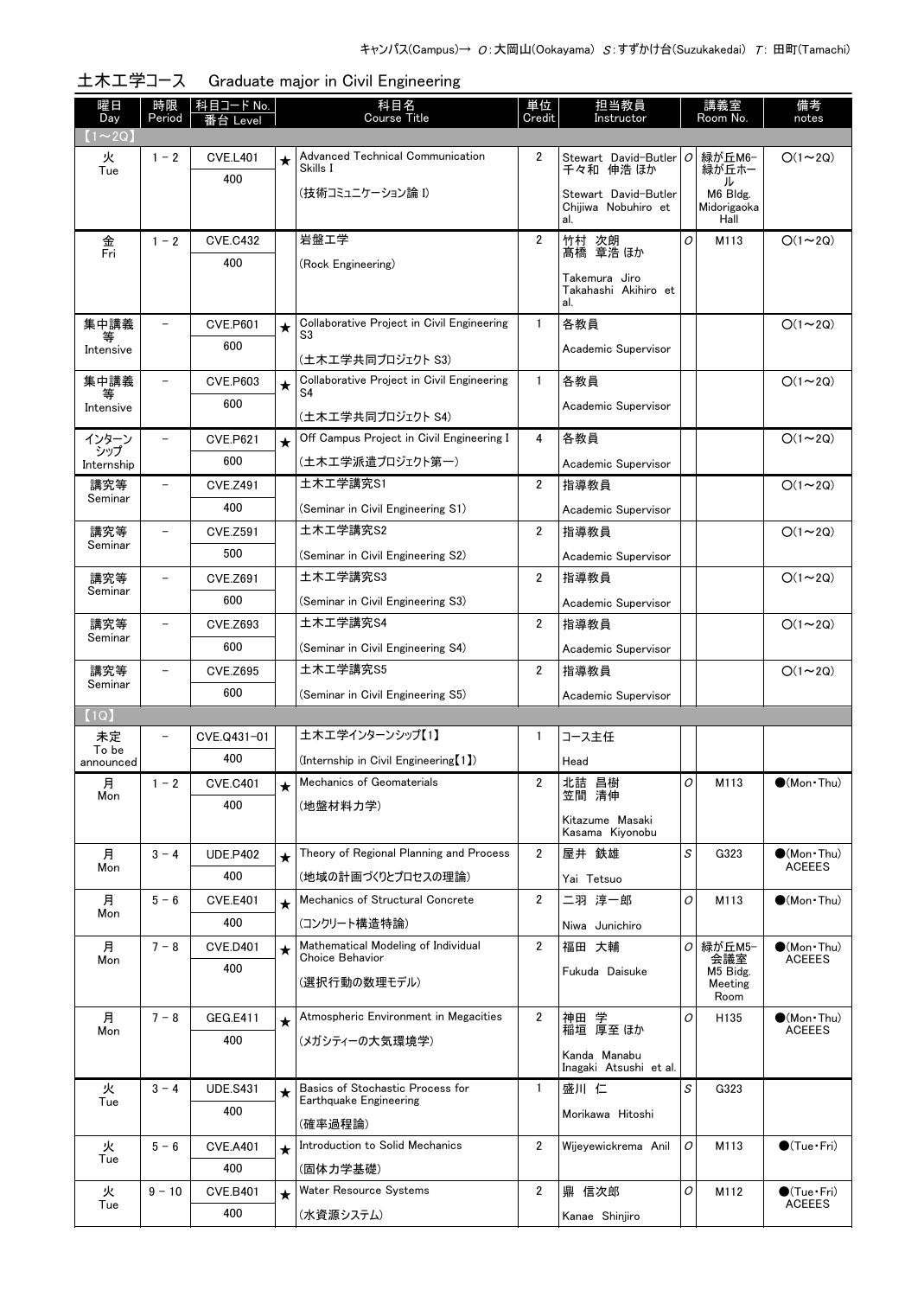| 曜日                 | 時限                       | <u>科目コード No.</u> |         | 科目名                                                        | 単位                      | 担当教員                                   |   | 講義室              | 備考                                           |
|--------------------|--------------------------|------------------|---------|------------------------------------------------------------|-------------------------|----------------------------------------|---|------------------|----------------------------------------------|
| Day<br>(1Q)        | Period                   | 番台 Level         |         | <b>Course Title</b>                                        | Credit                  | Instructor                             |   | Room No.         | notes                                        |
| 木                  | $1 - 2$                  | <b>CVE.C401</b>  | $\star$ | Mechanics of Geomaterials                                  | 2                       | 北詰 昌樹                                  | O | M113             | $\bigcirc$ (Mon Thu)                         |
| Thu                |                          | 400              |         | (地盤材料力学)                                                   |                         | 笠間 清伸                                  |   |                  |                                              |
|                    |                          |                  |         |                                                            |                         | Kitazume Masaki<br>Kasama Kiyonobu     |   |                  |                                              |
| 木                  | $3 - 4$                  | <b>UDE.P402</b>  | $\star$ | Theory of Regional Planning and Process                    | $\overline{2}$          | 屋井 鉄雄                                  | S | G323             | $\bullet$ (Mon Thu)                          |
| Thu                |                          | 400              |         | (地域の計画づくりとプロセスの理論)                                         |                         | Yai Tetsuo                             |   |                  | <b>ACEEES</b>                                |
| 木                  | $5 - 6$                  | <b>CVE.E401</b>  | $\star$ | Mechanics of Structural Concrete                           | $\overline{\mathbf{2}}$ | 二羽 淳一郎                                 | 0 | M113             | $(Mon\cdot Thu)$                             |
| Thu                |                          | 400              |         | (コンクリート構造特論)                                               |                         | Niwa Junichiro                         |   |                  |                                              |
| 木                  | $7 - 8$                  | <b>CVE.D401</b>  | $\star$ | Mathematical Modeling of Individual                        | $\overline{2}$          | 福田 大輔                                  | O | 緑が丘M5−           | $\bullet$ (Mon Thu)                          |
| Thu                |                          | 400              |         | Choice Behavior                                            |                         | Fukuda Daisuke                         |   | 会議室<br>M5 Bidg.  | <b>ACEEES</b>                                |
|                    |                          |                  |         | (選択行動の数理モデル)                                               |                         |                                        |   | Meeting<br>Room  |                                              |
| 木                  | $7 - 8$                  | <b>GEG.E411</b>  | $\star$ | Atmospheric Environment in Megacities                      | 2                       | 神田 学<br>稲垣 厚至 ほか                       | 0 | H <sub>135</sub> | $(Mon\cdot Thu)$                             |
| Thu                |                          | 400              |         | (メガシティーの大気環境学)                                             |                         |                                        |   |                  | <b>ACEEES</b>                                |
|                    |                          |                  |         |                                                            |                         | Kanda Manabu<br>Inagaki Atsushi et al. |   |                  |                                              |
| 金                  | $5 - 6$                  | <b>CVE.A401</b>  | $\star$ | Introduction to Solid Mechanics                            | $\overline{2}$          | Wijevewickrema Anil                    | 0 | M113             | $\bullet$ (Tue•Fri)                          |
| Fri                |                          | 400              |         | (固体力学基礎)                                                   |                         |                                        |   |                  |                                              |
| 金                  | $9 - 10$                 | <b>CVE.B401</b>  | $\star$ | Water Resource Systems                                     | $\overline{2}$          | 鼎 信次郎                                  | O | M112             | $\bullet$ (Tue•Fri)<br><b>ACEEES</b>         |
| Fri                |                          | 400              |         | (水資源システム)                                                  |                         | Kanae Shinjiro                         |   |                  |                                              |
| 集中講義<br>等          | $\overline{\phantom{0}}$ | <b>CVE.N431</b>  | $\star$ | Teaching Skills in Civil Engineering A                     | $\mathbf{1}$            | 各教員                                    |   |                  |                                              |
| Intensive          |                          | 400              |         | (土木工学における教育実践 A)                                           |                         | Academic Supervisor                    |   |                  |                                              |
| 集中講義<br>等          | $\overline{\phantom{0}}$ | CVE.P461-01      | $\star$ | Civil Engineering Project for Minor                        | $\overline{2}$          | 各教員                                    |   |                  |                                              |
| Intensive          |                          | 400              |         | (土木工学副専門プロジェクト)                                            |                         | Academic Supervisor                    |   |                  |                                              |
| 集中講義               |                          | <b>CVE.N631</b>  | $\star$ | Teaching and Training Skills in Civil<br>Engineering A     | $\mathbf{1}$            | 各教員                                    |   |                  |                                              |
| Intensive          |                          | 600              |         | (土木工学における教育実践・職業訓練 A)                                      |                         | Academic Supervisor                    |   |                  |                                              |
| 集中講義               |                          | <b>CVE.N635</b>  | $\star$ | Disaster Investigation and Restoration                     | $\mathbf{1}$            | 各教員                                    |   |                  |                                              |
| Intensive          |                          | 600              |         | Practice A                                                 |                         | Academic Supervisor                    |   |                  |                                              |
| インターン              |                          | <b>CVE.P611</b>  |         | (災害調査・復旧実践 A)<br>Off Campus Project in Civil Engineering A | 1                       | 各教員                                    |   |                  |                                              |
| シップ                |                          | 600              | $\star$ | (土木工学派遣プロジェクト A)                                           |                         |                                        |   |                  |                                              |
| Internship<br>(2Q) |                          |                  |         |                                                            |                         | Academic Supervisor                    |   |                  |                                              |
| 未定                 | -                        | CVE.Q431-02      |         | 土木工学インターンシップ【2】                                            | $\mathbf{1}$            | コース主任                                  |   |                  |                                              |
| To be<br>announced |                          | 400              |         | (Internship in Civil Engineering [2])                      |                         | Head                                   |   |                  |                                              |
| 未定                 | $\overline{\phantom{a}}$ | <b>CVE.N531</b>  | $\star$ | Advanced Topics in Civil Engineering I                     | 1                       | Jean-Francois                          |   |                  |                                              |
| To be<br>announced |                          | 500              |         | (土木工学特論 I)                                                 |                         | Gaillard<br>吉村 千洋                      |   |                  |                                              |
|                    |                          |                  |         |                                                            |                         | Jean-Francois                          |   |                  |                                              |
|                    |                          |                  |         |                                                            |                         | Gaillard<br>Yoshimura Chihiro          |   |                  |                                              |
| 月                  | $1 - 2$                  | <b>UDE.P403</b>  |         | 都市計画                                                       | $\overline{2}$          | 室町 泰徳                                  | S | G323             | $\bullet$ (Mon Thu)                          |
| Mon                |                          | 400              |         | (Urban Planning)                                           |                         | Muromachi Yasunori                     |   |                  | <b>ACEEES</b>                                |
| 月                  | $3 - 4$                  | <b>CVE.F431</b>  |         | インフラストラクチャの維持管理                                            | $\overline{2}$          | 岩波 光保                                  | O | M114             | $\bullet$ (Mon Thu)                          |
| Mon                |                          | 400              |         | (Maintenance of Infrastructure)                            |                         | Iwanami Mitsuyasu                      |   |                  |                                              |
| 月                  | $5 - 6$                  | <b>CVE.G401</b>  | $\star$ | Aquatic Environmental Science                              | $\overline{2}$          | 吉村 千洋                                  | 0 | M112             | $\bullet$ (Mon Thu)                          |
| Mon                |                          | 400              |         | (水環境科学)                                                    |                         | Yoshimura Chihiro                      |   |                  | <b>ACEEES</b>                                |
| 月                  | $7 - 8$                  | GEG.E401         | $\star$ | Global Environmental System and                            | $\overline{2}$          | 中村 隆志                                  | O | W935             | $\bullet$ (Mon Thu)                          |
| Mon                |                          | 400              |         | Ecosystem Dynamics                                         |                         | Nakamura Takashi                       |   |                  | <b>ACEEES</b>                                |
|                    |                          |                  |         | (地球環境システムと生態系のダイナミクス)                                      |                         |                                        |   |                  |                                              |
| 火<br>Tue           | $3 - 4$                  | <b>CVE.C403</b>  | $\star$ | Geo-environmental Engineering                              | $\overline{2}$          | 竹村 次朗                                  | 0 | M112             | $\bullet$ (Tue $\cdot$ Fri)<br><b>ACEEES</b> |
|                    |                          | 400              |         | (地盤環境工学)                                                   |                         | Takemura Jiro                          |   |                  |                                              |

| 土木工学コース Graduate major in Civil Engineering |  |  |  |
|---------------------------------------------|--|--|--|
|---------------------------------------------|--|--|--|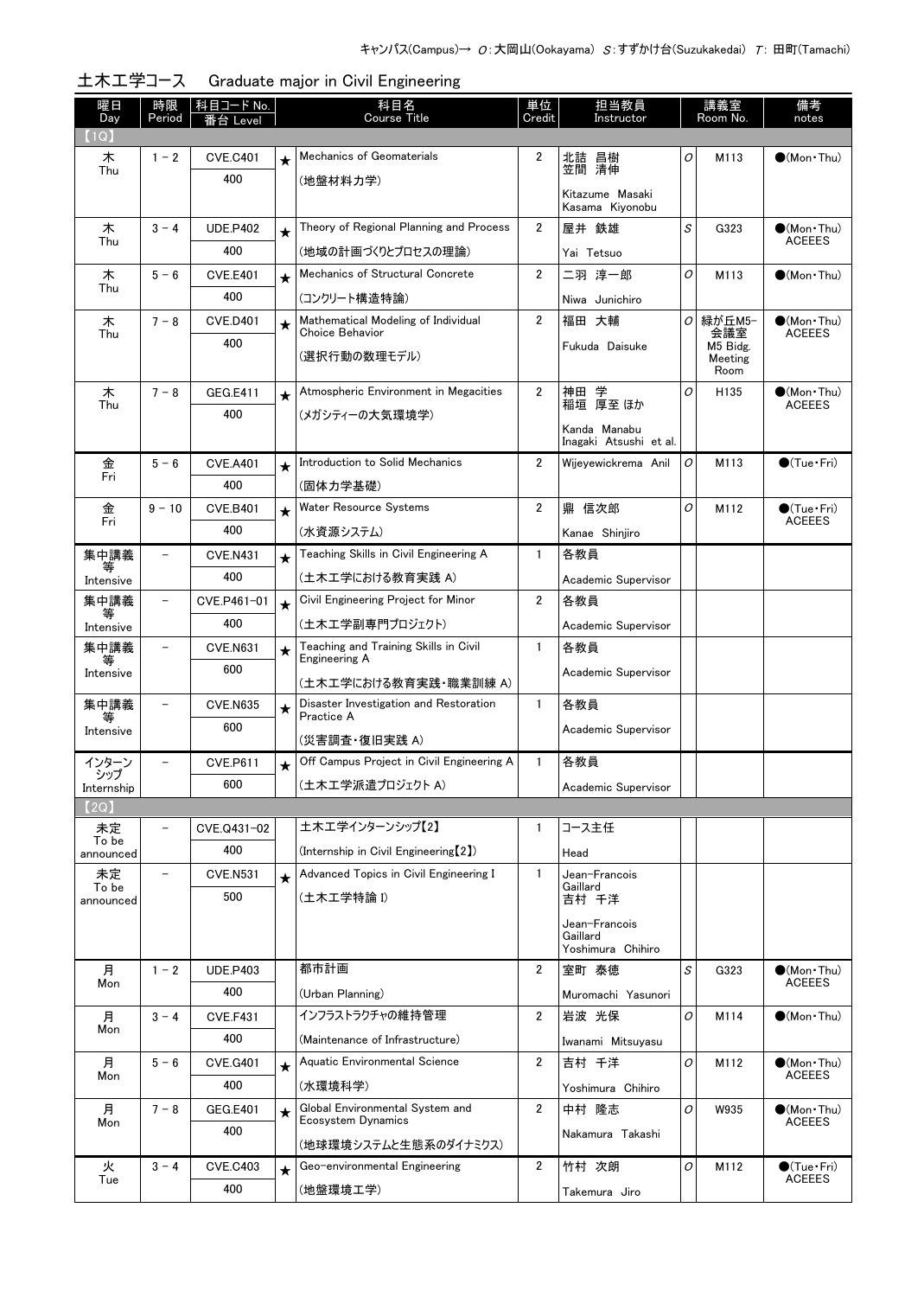| 曜日<br>Day    | 時限<br>Period             | 科目コード No.<br>番台 Level |            | 科目名<br>Course Title                                                 | 単位<br>担当教員<br>Credit<br>Instructor |                     | 講義室<br>Room No. |      | 備考<br>notes                          |
|--------------|--------------------------|-----------------------|------------|---------------------------------------------------------------------|------------------------------------|---------------------|-----------------|------|--------------------------------------|
| 【2Q】         |                          |                       |            |                                                                     |                                    |                     |                 |      |                                      |
| 火<br>Tue     | $3 - 4$                  | <b>UDE.S531</b>       | ★          | Microtremor Survey Techniques using<br>Theory of Stochastic Process | 1                                  | 盛川 仁                | S               | G323 |                                      |
|              |                          | 500                   |            | (微動探査法特論)                                                           |                                    | Morikawa Hitoshi    |                 |      |                                      |
| 火            | $5 - 6$                  | <b>CVE.A403</b>       | $\star$    | Analysis of Vibrations and Elastic Waves                            | $\overline{2}$                     | 廣瀬 壮一               | O               | M112 | $\bigcirc$ (Tue · Fri)               |
| Tue          |                          | 400                   |            | (振動・波動解析論)                                                          |                                    | Hirose Sohichi      |                 |      |                                      |
| 火            | $7 - 8$                  | GEG.E412              | ★          | <b>Hydrology and Water Resources</b>                                | $\overline{2}$                     | 木内 豪                | S               | G512 | $\bullet$ (Tue•Fri)                  |
| Tue          |                          | 400                   |            | Conservation                                                        |                                    | Kinouchi Tsuyoshi   |                 |      |                                      |
|              |                          |                       |            | (水資源保全論)                                                            |                                    |                     |                 |      |                                      |
| 木<br>Thu     | $1 - 2$                  | <b>UDE,P403</b>       |            | 都市計画                                                                | $\overline{2}$                     | 室町 泰徳               | S               | G323 | $(Mon\cdot Thu)$<br><b>ACEEES</b>    |
|              |                          | 400                   |            | (Urban Planning)                                                    |                                    | Muromachi Yasunori  |                 |      |                                      |
| 木<br>Thu     | $3 - 4$                  | <b>CVE.F431</b>       |            | インフラストラクチャの維持管理                                                     | 2                                  | 岩波 光保               | O               | M114 | $\bullet$ (Mon•Thu)                  |
|              |                          | 400                   |            | (Maintenance of Infrastructure)                                     |                                    | Iwanami Mitsuyasu   |                 |      |                                      |
| 木<br>Thu     | $5 - 6$                  | <b>CVE.G401</b>       | $\star$    | Aquatic Environmental Science                                       | $\overline{2}$                     | 吉村 千洋               | 0               | M112 | $\bullet$ (Mon•Thu)<br><b>ACEEES</b> |
|              |                          | 400                   |            | (水環境科学)                                                             |                                    | Yoshimura Chihiro   |                 |      |                                      |
| 木<br>Thu     | $7 - 8$                  | GEG.E401              | ★          | Global Environmental System and<br>Ecosystem Dynamics               | $\overline{2}$                     | 中村 隆志               | 0               | W935 | $\bullet$ (Mon•Thu)<br><b>ACEEES</b> |
|              |                          | 400                   |            | (地球環境システムと生態系のダイナミクス)                                               |                                    | Nakamura Takashi    |                 |      |                                      |
| 木            | $9 - 10$                 | <b>CVE.A432</b>       |            | 実務耐震工学I                                                             | 1                                  | ※佐々木 智大             | 0               | M112 |                                      |
| Thu          |                          | 400                   |            | (Practical Seismic Design I)                                        |                                    | X Sasaki Tomohiro   |                 |      |                                      |
| 金            | $3 - 4$                  | <b>CVE.C403</b>       | $\star$    | Geo-environmental Engineering                                       | $\overline{2}$                     | 竹村 次朗               | O               | M112 | $\bullet$ (Tue · Fri)                |
| Fri          |                          | 400                   |            | (地盤環境工学)                                                            |                                    | Takemura Jiro       |                 |      | <b>ACEEES</b>                        |
| 金            | $5 - 6$                  | <b>CVE.A403</b>       | $\star$    | Analysis of Vibrations and Elastic Waves                            | $\overline{\mathbf{2}}$            | 廣瀬 壮一               | O               | M112 | $\bullet$ (Tue•Fri)                  |
| Fri          |                          | 400                   |            | (振動・波動解析論)                                                          |                                    | Hirose Sohichi      |                 |      |                                      |
| 金            | $5 - 6$                  | GEG.E412              | $\bigstar$ | Hydrology and Water Resources                                       | $\overline{2}$                     | 木内 豪                | S               | G512 | $\bullet$ (Tue•Fri)                  |
| Fri          |                          | 400                   |            | Conservation                                                        |                                    | Kinouchi Tsuyoshi   |                 |      |                                      |
|              |                          |                       |            | (水資源保全論)                                                            |                                    |                     |                 |      |                                      |
| 集中講義<br>等    | $\overline{\phantom{0}}$ | <b>CVE.N432</b>       | $\star$    | Teaching Skills in Civil Engineering B                              | $\mathbf{1}$                       | 各教員                 |                 |      |                                      |
| Intensive    |                          | 400                   |            | (土木工学における教育実践 B)                                                    |                                    | Academic Supervisor |                 |      |                                      |
| 集中講義<br>等    | $\overline{\phantom{0}}$ | CVE.P461-02           | $\star$    | Civil Engineering Project for Minor                                 | $\overline{2}$                     | 各教員                 |                 |      |                                      |
| Intensive    |                          | 400                   |            | (土木工学副専門プロジェクト)                                                     |                                    | Academic Supervisor |                 |      |                                      |
| 集中講義<br>等    | $\overline{\phantom{0}}$ | <b>CVE.N632</b>       | ★          | Teaching and Training Skills in Civil<br>Engineering B              | $\mathbf{1}$                       | 各教員                 |                 |      |                                      |
| Intensive    |                          | 600                   |            | (土木工学における教育実践·職業訓練 B)                                               |                                    | Academic Supervisor |                 |      |                                      |
| 集中講義         |                          | <b>CVE.N636</b>       | ★          | Disaster Investigation and Restoration                              | $\mathbf{1}$                       | 各教員                 |                 |      |                                      |
| Intensive    |                          | 600                   |            | Practice B                                                          |                                    | Academic Supervisor |                 |      |                                      |
|              |                          |                       |            | (災害調査・復旧実践 B)<br>International Internship                           |                                    |                     |                 |      |                                      |
| インターン<br>シップ |                          | <b>CVE.P433</b>       | $\star$    |                                                                     | 1                                  | 二羽 淳一郎              |                 |      |                                      |
| Internship   |                          | 400                   |            | (国際インターンシップ)                                                        |                                    | Niwa Junichiro      |                 |      |                                      |
| インターン<br>シップ |                          | <b>CVE.P612</b>       | $\star$    | Off Campus Project in Civil Engineering B                           | -1                                 | 各教員                 |                 |      |                                      |
| Internship   |                          | 600                   |            | (土木工学派遣プロジェクト B)                                                    |                                    | Academic Supervisor |                 |      |                                      |

土木工学コース Graduate major in Civil Engineering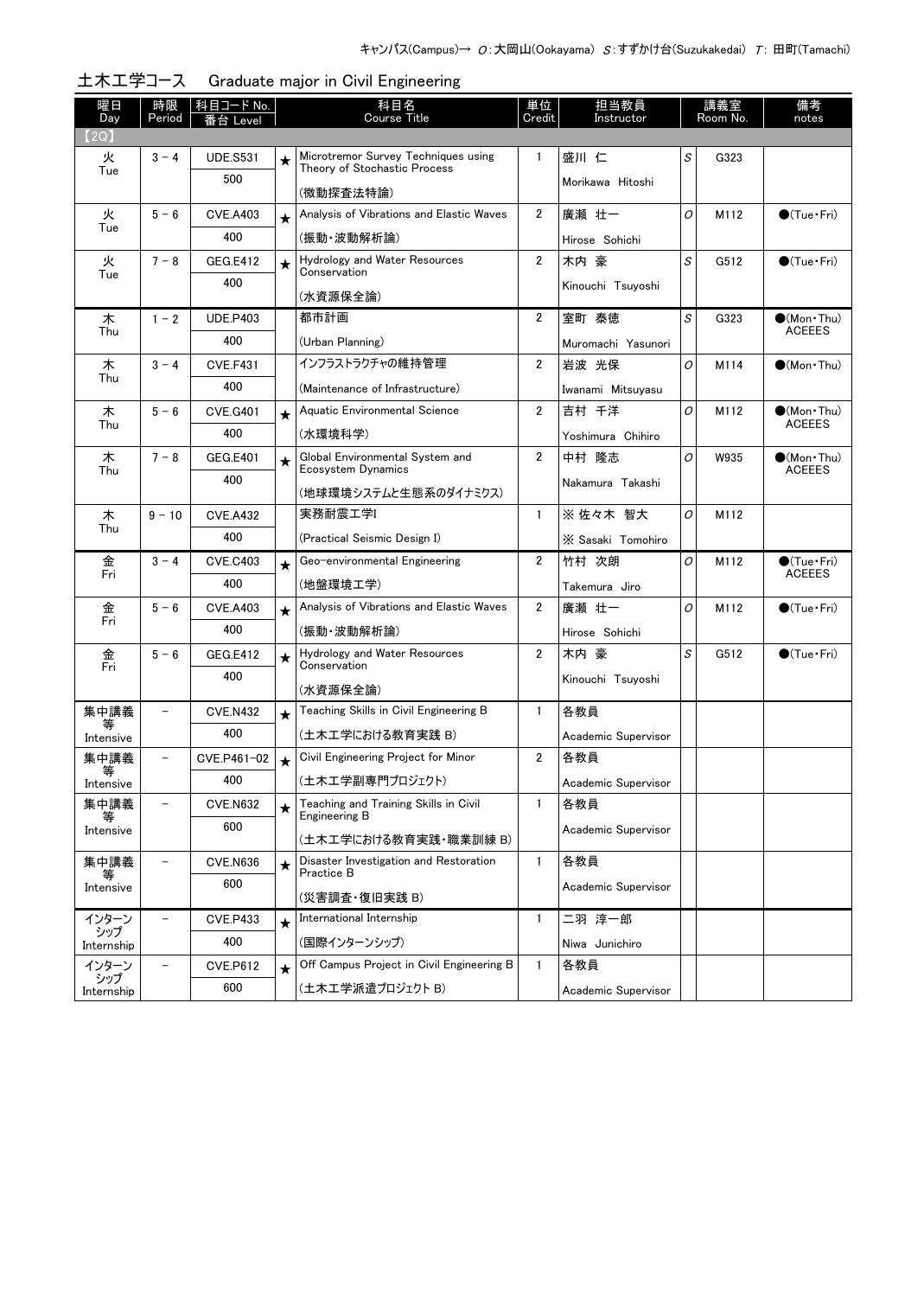### 曜日 Day 時限 Period │ 科目コード No. │ │ │ │ │ │ │ 科目名│ Course Title 番台 Level notes 単位 **Credit** 担当教員 Instructor 講義室 Room No. 備考 地球環境共創コース Graduate major in Global Engineering for Development, Environment and Society  $(1 \sim 2Q)$ ★ Sustainable Engineering Program Off-  $\begin{array}{|c|c|c|c|c|c|}\n\star & \star & \star & \star & \star & \star & \star & \star & \star & \star & \star \end{array}$ Campus Project (GEDES) S (持続性工学派遣プロジェクトS) 集中講義 等 Intensive GEG P671 600 Academic Supervisor 地球環境共創講究S1 [\(Seminar for Global Engineering S1\)](http://www.ocw.titech.ac.jp/index.php?module=General&action=T0300&JWC=201905003&lang=JA&vid=03) 講究等 Seminar GEG.7491 400 2 指導教員 ○(1~2Q) Academic Supervisor 地球環境共創講究S2 [\(Seminar for Global Engineering S2\)](http://www.ocw.titech.ac.jp/index.php?module=General&action=T0300&JWC=201905064&lang=JA&vid=03) 講究等 Seminar  $-$  GEG.Z591 500 2 指導教員 ○(1~2Q) Academic Supervisor 地球環境共創講究S3 [\(Seminar for Global Engineering S3\)](http://www.ocw.titech.ac.jp/index.php?module=General&action=T0300&JWC=201905041&lang=JA&vid=03) 講究等 Seminar GEG.Z691 600 2 指導教員 O(1~2Q) Academic Supervisor 地球環境共創講究S4 [\(Seminar for Global Engineering S4\)](http://www.ocw.titech.ac.jp/index.php?module=General&action=T0300&JWC=201905043&lang=JA&vid=03) 講究等 Seminar GEG.Z693 600 2 指導教員 ○(1~2Q) Academic Supervisor 地球環境共創講究S5 [\(Seminar for Global Engineering S5\)](http://www.ocw.titech.ac.jp/index.php?module=General&action=T0300&JWC=201905045&lang=JA&vid=03) 講究等 Seminar GEG.Z695 600 2 指導教員 ○(1~2Q) Academic Supervisor 【1Q】 [Development Economics and Appropriate](http://www.ocw.titech.ac.jp/index.php?module=General&action=T0300&JWC=201904999&lang=JA&vid=03) ★ 2 I4-B04/05 ●(Mon・Thu) **Technology** (開発経済学と適正技術) 月 **Mon**  $1 - 2$  GEG.I402 400 (Mon Thu)<br>ACEEES 阿部 直也 Abe Naoya *O* ★ [Sustainable Development and Integrated](http://www.ocw.titech.ac.jp/index.php?module=General&action=T0300&JWC=201904997&lang=JA&vid=03)  $\vert$  1 髙田 潤一  $\vert$   $\rangle$  I4-B04/05 ACEEES Management (持続的開発と統合的マネジメント) 月 Mon  $3 - 4$  GEG.I401 400 山口 しのぶ Takada Jun-Ichi Yamaguchi Shinobu *O*★ [Atmospheric Environment in Megacities](http://www.ocw.titech.ac.jp/index.php?module=General&action=T0300&JWC=201905072&lang=JA&vid=03)  $\begin{array}{|c|c|c|c|c|}\n\hline\n2 & \hline\n\frac{1}{12} & \frac{135}{12} & \frac{1}{12} & \frac{1}{12} \\
\hline\n\end{array}$   $\begin{array}{|c|c|c|c|c|}\n\hline\n\text{2} & \frac{1}{12} & \frac{1}{12} & \frac{1}{12} & \frac{1}{12} & \frac{1}{12} \\
\hline\n\frac{1}{12} & \frac{1}{12} & \frac{1}{$ (メガシティーの大気環境学) 月 Mon  $7 - 8$  GEG.E411 400 (Mon Thu)<br>ACFFFS 神田 学 稲垣 厚至 ほか Kanda Manabu Inagaki Atsushi et al. *O* ★ │Landscape Ecology │ 1 │※ 田中 章 │*S* │ G311 │ ACEEES [\(ランドスケープエコロジー\)](http://www.ocw.titech.ac.jp/index.php?module=General&action=T0300&JWC=201908331&lang=JA&vid=03) 火 **Tue**  $1 - 2$  GEG.E513 500 ※ Tanaka Akira *S*★ │[Technologies for Energy and Resource](http://www.ocw.titech.ac.jp/index.php?module=General&action=T0300&JWC=201904994&lang=JA&vid=03) │ 1 │高橋 史武 │*S*│ G511 │ ACEEES Utilization (エネルギー・資源の有効利用技術) 火 Tue  $3 - 4$  GEG.E404 400 Takahashi Fumitake *S* ★ [Environmental Policy](http://www.ocw.titech.ac.jp/index.php?module=General&action=T0300&JWC=201905000&lang=JA&vid=03) | 1 |<sub>过山 或產 |</sub> S | G511 | ACEEES (環境政策論) 火 Tue  $5 - 6$  GEG.S401 400 錦澤 滋雄 Murayama Takehiko Nishikizawa Shigeo *S*Project Design & Management S [\(プロジェクトデザイン&マネジメント S\)](http://www.ocw.titech.ac.jp/index.php?module=General&action=T0300&JWC=201904989&lang=JA&vid=03) 木 Thu  $1 - 4$  GEG. P451 400 ★ C 2 │花岡 伸也 │*O*│ W371 │ ロ 髙田 潤一 ほか Hanaoka Shinya Takada Jun-Ichi et al. *O*[Development Economics and Appropriate](http://www.ocw.titech.ac.jp/index.php?module=General&action=T0300&JWC=201904999&lang=JA&vid=03) ★ 2 I4-B04/05 ●(Mon・Thu) **Technology** (開発経済学と適正技術) 木 Thu  $5 - 6$  GEG.I402 400 ACEEES 阿部 直也 Abe Naoya *O* [Atmospheric Environment in Megacities](http://www.ocw.titech.ac.jp/index.php?module=General&action=T0300&JWC=201905072&lang=JA&vid=03) ★ 2 H135 ●(Mon・Thu) (メガシティーの大気環境学) 木 Thu  $7 - 8$  GEG.E411 400 (Mon Thu)<br>ACEEES 神田 学 稲垣 厚至 ほか Kanda Manabu Inagaki Atsushi et al. *O* ★ [Environmental Cleanup and Pollution](http://www.ocw.titech.ac.jp/index.php?module=General&action=T0300&JWC=201904993&lang=JA&vid=03) | 1 | 日野出 洋文 | *O* | I4-B04/05 | ACEEES Control Technology (環境浄化・保全技術) 金 Fri  $5 - 6$  GFG.F403 400 Hinode Hirofumi *O*★ [Global Engineering International Workshop](http://www.ocw.titech.ac.jp/index.php?module=General&action=T0300&JWC=201908186&lang=JA&vid=03) | 1 |指導教員 A (Master course) (地球環境共創国際発表A(修士)) 集中講義 等 **Intensive** - GEG.F531 500 Academic Supervisor ★ Global Engineering Fieldwork A 指導教員 [\(地球環境共創フィールドワークA\)](http://www.ocw.titech.ac.jp/index.php?module=General&action=T0300&JWC=201908178&lang=JA&vid=03) 集中講義 等 Intensive GEG.F541 500 Academic Supervisor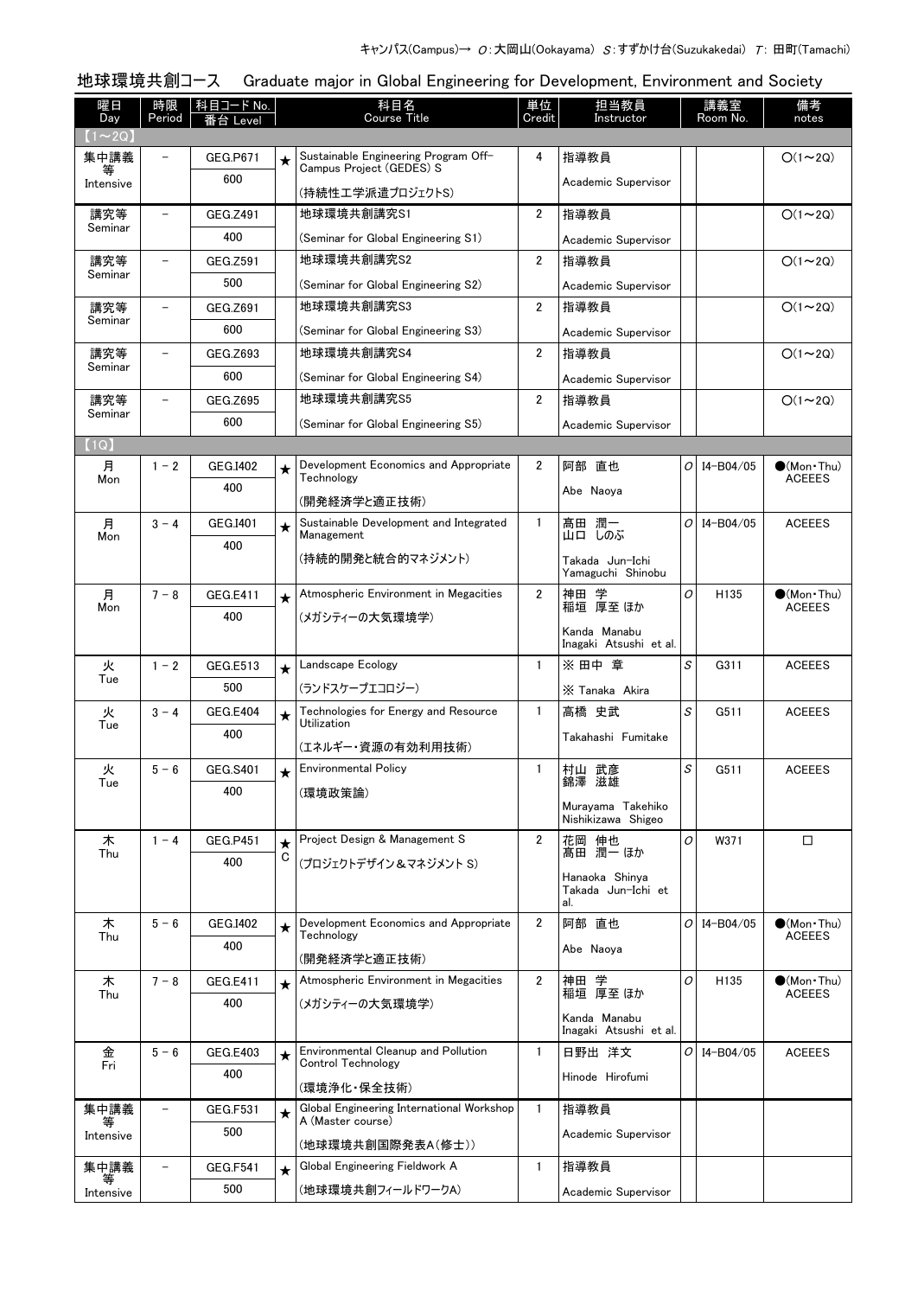# 地球環境共創コース Graduate major in Global Engineering for Development, Environment and Society

| 曜日                | 時限                       | <u>科目コード No.</u> |         | 科目名                                                              | 単位             | 担当教員                |    | 講義室           | 備考                                   |
|-------------------|--------------------------|------------------|---------|------------------------------------------------------------------|----------------|---------------------|----|---------------|--------------------------------------|
| Day<br>(1Q)       | Period                   | 番台 Level         |         | Course Title                                                     | Credit         | Instructor          |    | Room No.      | notes                                |
| 集中講義              |                          | GEG.F631         | ★       | Global Engineering International Workshop                        | $\mathbf{1}$   | 指導教員                |    |               |                                      |
| 等<br>Intensive    |                          | 600              |         | 1A (Doctor course)                                               |                | Academic Supervisor |    |               |                                      |
|                   |                          |                  |         | (地球環境共創国際発表第一A(博士))                                              |                |                     |    |               |                                      |
| 集中講義<br>等         |                          | <b>GEG.F635</b>  | $\star$ | Global Engineering International Workshop<br>2A (Doctor course)  | $\mathbf{1}$   | 指導教員                |    |               |                                      |
| Intensive         |                          | 600              |         | (地球環境共創国際発表第二A(博士))                                              |                | Academic Supervisor |    |               |                                      |
| 集中講義              |                          | GEG.F639         | $\star$ | Global Engineering International Workshop                        | $\mathbf{1}$   | 指導教員                |    |               |                                      |
| Intensive         |                          | 600              |         | 3A (Doctor course)                                               |                | Academic Supervisor |    |               |                                      |
| 集中講義              |                          | <b>GEG.F651</b>  | $\star$ | (地球環境共創国際発表第三A(博士))<br>Practice in Company 1A (Global            | 2              | 指導教員                |    |               |                                      |
| 等<br>Intensive    |                          | 600              |         | Engineering)                                                     |                | Academic Supervisor |    |               |                                      |
|                   |                          |                  |         | (企業特別実習第一A(地球環境共創))                                              |                |                     |    |               |                                      |
| 集中講義<br>等         |                          | <b>GEG.F655</b>  | $\star$ | Practice in Company 2A (Global<br>Engineering)                   | 2              | 指導教員                |    |               |                                      |
| Intensive         |                          | 600              |         | (企業特別実習第二A(地球環境共創))                                              |                | Academic Supervisor |    |               |                                      |
| 集中講義              |                          | <b>GEG.F659</b>  | $\star$ | Practice in Company 3A (Global<br>Engineering)                   | $\overline{2}$ | 指導教員                |    |               |                                      |
| 等<br>Intensive    |                          | 600              |         |                                                                  |                | Academic Supervisor |    |               |                                      |
| 集中講義              |                          | GEG.L631         |         | (企業特別実習第三A(地球環境共創))<br>Advanced Theory of Teaching Method 1A     | $\overline{2}$ | 指導教員                |    |               |                                      |
| 等                 |                          | 600              | $\star$ | (教授法実践特論第一A)                                                     |                | Academic Supervisor |    |               |                                      |
| Intensive<br>集中講義 |                          | GEG.L635         | $\star$ | Advanced Theory of Teaching Method 2A                            | $\overline{2}$ | 指導教員                |    |               |                                      |
| 等                 |                          | 600              |         | (教授法実践特論第二A)                                                     |                | Academic Supervisor |    |               |                                      |
| Intensive<br>集中講義 |                          | <b>GEG.L639</b>  | $\star$ | Advanced Theory of Teaching Method 3A                            | $\overline{2}$ | 指導教員                |    |               |                                      |
| 等<br>Intensive    |                          | 600              |         | (教授法実践特論第三A)                                                     |                | Academic Supervisor |    |               |                                      |
| 集中講義              |                          | GEG.P631         | $\star$ | Global Engineering Off-Campus Project                            | $\mathbf{1}$   | 指導教員                |    |               |                                      |
| Intensive         |                          | 600              |         | 1А                                                               |                | Academic Supervisor |    |               |                                      |
|                   |                          |                  |         | (博士派遣プロジェクト第一A(地球環境共<br>創))                                      |                |                     |    |               |                                      |
| 集中講義              |                          | <b>GEG.P635</b>  | $\star$ | Global Engineering Off-Campus Project                            | $\mathbf{1}$   | 指導教員                |    |               |                                      |
| 等<br>Intensive    |                          | 600              |         | 2Α                                                               |                | Academic Supervisor |    |               |                                      |
|                   |                          |                  |         | (博士派遣プロジェクト第二A(地球環境共<br>創))                                      |                |                     |    |               |                                      |
| 集中講義              |                          | GEG.P639         | ★       | Global Engineering Off-Campus Project<br>ЗA                      | $\mathbf{1}$   | 指導教員                |    |               |                                      |
| ₩<br>Intensive    |                          | 600              |         | (博士派遣プロジェクト第三A(地球環境共                                             |                | Academic Supervisor |    |               |                                      |
|                   |                          |                  |         | 創))                                                              |                |                     |    |               |                                      |
| 集中講義<br>等         | $\overline{\phantom{0}}$ | <b>GEG.P651</b>  | $\star$ | Advanced Theory of Co-creation 1A                                | $\overline{2}$ | 指導教員                |    |               |                                      |
| Intensive         |                          | 600              |         | (共創実践特論第一A)                                                      |                | Academic Supervisor |    |               |                                      |
| 集中講義<br>等         | $\overline{\phantom{0}}$ | <b>GEG.P655</b>  | $\star$ | Advanced Theory of Co-creation 2A                                | $\overline{2}$ | 指導教員                |    |               |                                      |
| Intensive         |                          | 600              |         | (共創実践特論第二A)                                                      |                | Academic Supervisor |    |               |                                      |
| 集中講義<br>等         | $\overline{\phantom{0}}$ | GEG.P659         | $\star$ | Advanced Theory of Co-creation 3A                                | 2              | 指導教員                |    |               |                                      |
| Intensive         |                          | 600              |         | (共創実践特論第三A)                                                      |                | Academic Supervisor |    |               |                                      |
| インターン<br>シップ      | $\overline{\phantom{0}}$ | <b>GEG.F551</b>  | $\star$ | Global Engineering Internship A                                  | $\overline{2}$ | 指導教員                |    |               |                                      |
| Internship        |                          | 500              |         | (地球環境共創インターンシップA)                                                |                | Academic Supervisor |    |               |                                      |
| (2Q)<br>月         | $3 - 4$                  | GEG.E512         |         | Utilization of Resources and Wastes for                          | $\mathbf{1}$   | 中﨑 清彦               | 0  | $I4 - B04/05$ | <b>ACEEES</b>                        |
| Mon               |                          | 500              | $\star$ | Environment                                                      |                | Nakasaki Kiyohiko   |    |               |                                      |
|                   |                          |                  |         | (環境のための資源と廃棄物の利用)                                                |                |                     |    |               |                                      |
| 月<br>Mon          | $5 - 6$                  | GEG.I511         | $\star$ | Case Method for International<br>Development and Human Resources | 1              | 山口 しのぶ<br>髙田 潤一     | 01 | I4-B04/05     | <b>ACEEES</b>                        |
|                   |                          | 500              |         | (ケースメソッド:国際開発と人的資源)                                              |                | Yamaguchi Shinobu   |    |               |                                      |
|                   |                          |                  |         |                                                                  |                | Takada Jun-Ichi     |    |               |                                      |
| 月<br>Mon          | $7 - 8$                  | GEG.E401         | ★       | Global Environmental System and<br>Ecosystem Dynamics            | $\overline{2}$ | 中村 隆志               | O  | W935          | $\bullet$ (Mon•Thu)<br><b>ACEEES</b> |
|                   |                          | 400              |         | (地球環境システムと生態系のダイナミクス)                                            |                | Nakamura Takashi    |    |               |                                      |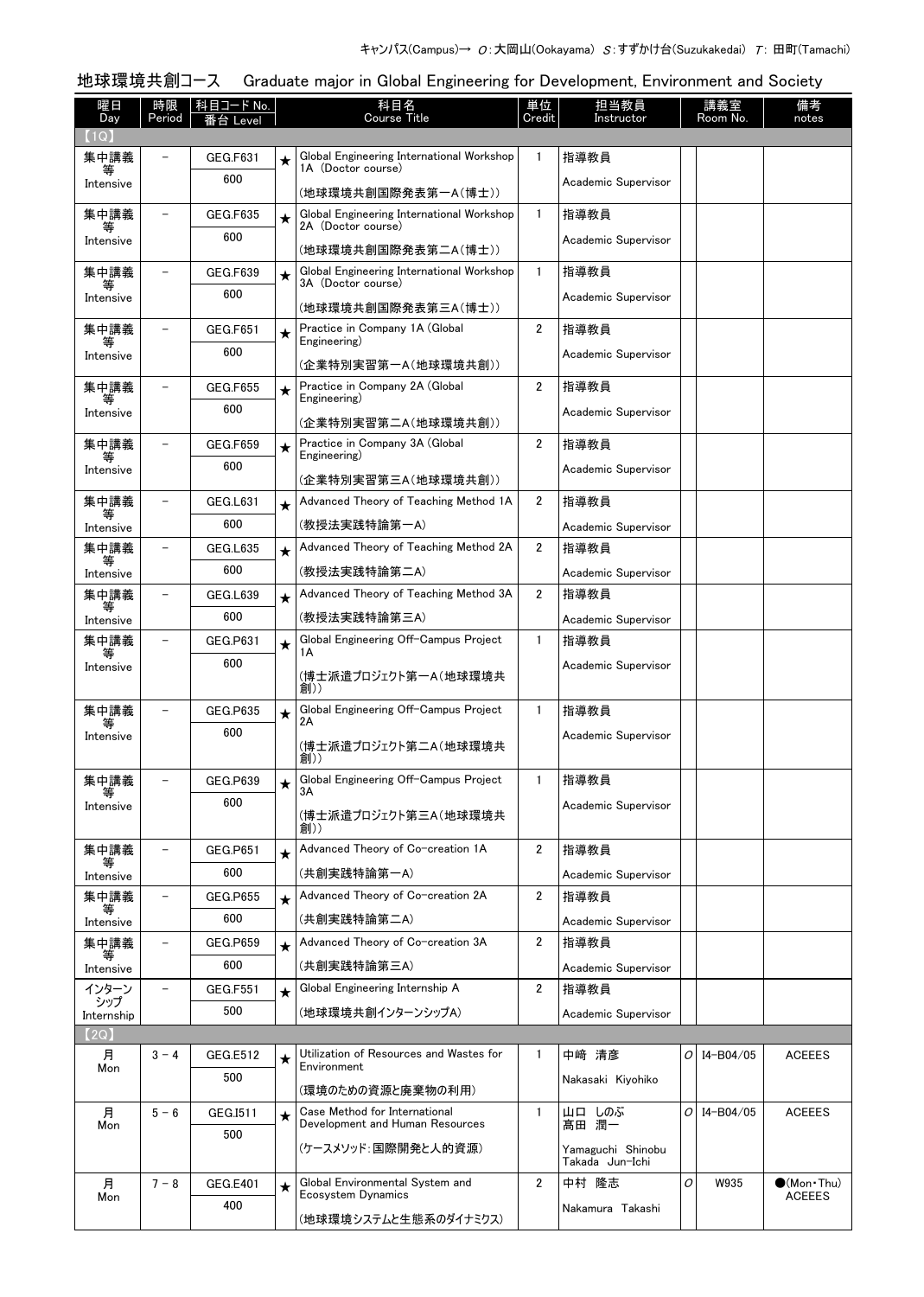| 曜日<br>Day      | 時限<br>Period             | │科目コード No.<br>番台 Level |             | 科目名<br><b>Course Title</b>                                      | 単位<br>Credit   | 担当教員<br>Instructor                      |              | 講義室<br>Room No. | 備考<br>notes                          |
|----------------|--------------------------|------------------------|-------------|-----------------------------------------------------------------|----------------|-----------------------------------------|--------------|-----------------|--------------------------------------|
| (2Q)           |                          |                        |             |                                                                 |                |                                         |              |                 |                                      |
| 火<br>Tue       | $3 - 4$                  | GEG.T413               | $\star$     | Basic Behaviormetrics: Theory and<br>Methods                    | $\overline{2}$ | 高橋 史武                                   | S            | G512            | $\bullet$ (Tue•Fri)<br><b>ACEEES</b> |
|                |                          | 400                    |             | (感性計測概論)                                                        |                | Takahashi Fumitake                      |              |                 |                                      |
| 火              | $5 - 6$                  | <b>GEG.E501</b>        | $\star$     | <b>Environmental Impact Assessment</b>                          | $\mathbf{1}$   | 錦澤 滋雄                                   | S            | G511            | <b>ACEEES</b>                        |
| Tue            |                          | 500                    |             | (環境アセスメント)                                                      |                | 村山 武彦                                   |              |                 |                                      |
|                |                          |                        |             |                                                                 |                | Nishikizawa Shigeo<br>Muravama Takehiko |              |                 |                                      |
| 火<br>Tue       | $7 - 8$                  | GEG.E412               | $\star$     | Hydrology and Water Resources<br>Conservation                   | $\overline{2}$ | 木内 豪                                    | S            | G512            | $\bigcirc$ (Tue · Fri)               |
|                |                          | 400                    |             | (水資源保全論)                                                        |                | Kinouchi Tsuyoshi                       |              |                 |                                      |
| 木              | $3 - 4$                  | GEG.T503               | $\star$     | Introduction to Systems Engineering                             | $\mathbf{1}$   | 秋田 大輔                                   | 0            | I4-B04/05       | <b>ACEEES</b>                        |
| Thu            |                          | 500                    |             | (システムズエンジニアリング概論)                                               |                | Akita Daisuke                           |              |                 |                                      |
| 木              | $7 - 8$                  | <b>GEG.E401</b>        | $\star$     | Global Environmental System and<br>Ecosystem Dynamics           | $\overline{2}$ | 中村 隆志                                   | O            | W935            | $(Mon\cdot Thu)$                     |
| Thu            |                          | 400                    |             | (地球環境システムと生態系のダイナミクス)                                           |                | Nakamura Takashi                        |              |                 | <b>ACEEES</b>                        |
| 金              | $3 - 4$                  | <b>GEG.T413</b>        | $\star$     | Basic Behaviormetrics: Theory and                               | $\overline{2}$ | 高橋 史武                                   | S            | G512            | $\bullet$ (Tue $\cdot$ Fri)          |
| Fri            |                          | 400                    |             | Methods                                                         |                | Takahashi Fumitake                      |              |                 | <b>ACEEES</b>                        |
|                | $5 - 6$                  |                        |             | (感性計測概論)<br>Hydrology and Water Resources                       | $\overline{2}$ | 木内 豪                                    | $\mathcal S$ | G512            | $\bullet$ (Tue · Fri)                |
| 金<br>Fri       |                          | <b>GEG.E412</b><br>400 | $\star$     | Conservation                                                    |                |                                         |              |                 |                                      |
|                |                          |                        |             | (水資源保全論)                                                        |                | Kinouchi Tsuyoshi                       |              |                 |                                      |
| 集中講義           |                          | <b>GEG.E421</b>        | $\star$     | Energy&Environment-1                                            | $\mathbf{1}$   | 時松 宏治<br>高橋 史武ほか                        |              |                 |                                      |
| Intensive      |                          | 400                    |             | (エネルギーと環境 第1)                                                   |                | Tokimatsu Koji                          |              |                 |                                      |
|                |                          |                        |             |                                                                 |                | Takahashi Fumitake<br>et al.            |              |                 |                                      |
| 集中講義           |                          | <b>GEG.F532</b>        | ★           | Global Engineering International Workshop<br>B (Master course)  | $\mathbf{1}$   | 指導教員                                    |              |                 |                                      |
| Intensive      |                          | 500                    |             | (地球環境共創国際発表B(修士))                                               |                | Academic Supervisor                     |              |                 |                                      |
| 集中講義           |                          | <b>GEG.F542</b>        | $\star$     | Global Engineering Fieldwork B                                  | $\mathbf{1}$   | 指導教員                                    |              |                 |                                      |
| 等<br>Intensive |                          | 500                    |             | (地球環境共創フィールドワークB)                                               |                | Academic Supervisor                     |              |                 |                                      |
| 集中講義           |                          | <b>GEG.P501</b>        | $\mathbf C$ | コンセプト・デザイニング                                                    | $\overline{2}$ | 野原 佳代子                                  |              | 武蔵野美大           | <b>ACEEES</b>                        |
| 等<br>Intensive |                          | 500                    |             | (Concept Designing)                                             |                | Nohara Kayoko                           |              | (六本木デ<br>ザインハブ) |                                      |
|                |                          |                        |             |                                                                 |                |                                         |              | 東工大S5-<br>407A  |                                      |
| 集中講義           |                          | <b>GEG.F632</b>        | $\star$     | Global Engineering International Workshop                       | $\mathbf{1}$   | 指導教員                                    |              |                 |                                      |
| 等<br>Intensive |                          | 600                    |             | 1B (Doctor course)                                              |                | Academic Supervisor                     |              |                 |                                      |
|                |                          |                        |             | (地球環境共創国際発表第一B(博士))                                             |                |                                         |              |                 |                                      |
| 集中講義<br>等      |                          | <b>GEG.F636</b><br>600 | $\star$     | Global Engineering International Workshop<br>2B (Doctor course) | $\mathbf{1}$   | 指導教員                                    |              |                 |                                      |
| Intensive      |                          |                        |             | (地球環境共創国際発表第二B(博士))                                             |                | Academic Supervisor                     |              |                 |                                      |
| 集中講義<br>等      | $\overline{\phantom{a}}$ | <b>GEG.F640</b>        | $\star$     | Global Engineering International Workshop<br>3B (Doctor course) | $\mathbf{1}$   | 指導教員                                    |              |                 |                                      |
| Intensive      |                          | 600                    |             | (地球環境共創国際発表第三B(博士))                                             |                | Academic Supervisor                     |              |                 |                                      |
| 集中講義           | $\overline{a}$           | <b>GEG.F652</b>        | $\star$     | Practice in Company 1B (Global                                  | $\overline{2}$ | 指導教員                                    |              |                 |                                      |
| 等<br>Intensive |                          | 600                    |             | Engineering)                                                    |                | Academic Supervisor                     |              |                 |                                      |
| 集中講義           |                          | <b>GEG.F656</b>        | $\star$     | (企業特別実習第一B(地球環境共創))<br>Practice in Company 2B (Global           | $\overline{2}$ | 指導教員                                    |              |                 |                                      |
| Intensive      |                          | 600                    |             | Engineering)                                                    |                | Academic Supervisor                     |              |                 |                                      |
|                |                          |                        |             | (企業特別実習第二B(地球環境共創))                                             |                |                                         |              |                 |                                      |
| 集中講義           |                          | <b>GEG.F660</b><br>600 | $\star$     | Practice in Company 3B (Global<br>Engineering)                  | 2              | 指導教員                                    |              |                 |                                      |
| Intensive      |                          |                        |             | (企業特別実習第三B(地球環境共創))                                             |                | Academic Supervisor                     |              |                 |                                      |
| 集中講義<br>等      |                          | GEG.L632               | $\star$     | Advanced Theory of Teaching Method 1B                           | $\overline{2}$ | 指導教員                                    |              |                 |                                      |
| Intensive      |                          | 600                    |             | (教授法実践特論第一B)                                                    |                | Academic Supervisor                     |              |                 |                                      |

## 地球環境共創コース Graduate major in Global Engineering for Development, Environment and Society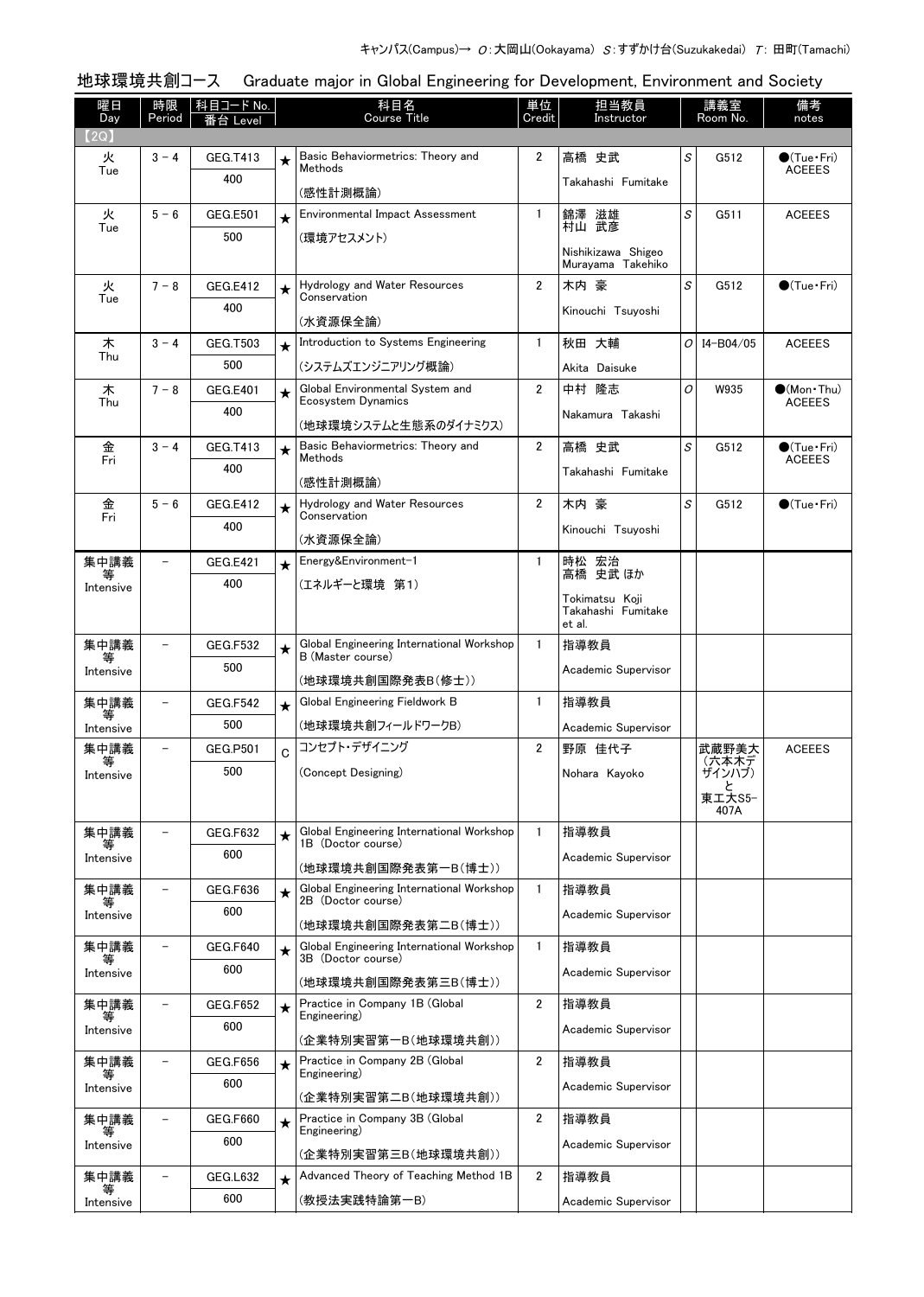| 曜日<br>Day      | 時限<br>Period | 科目コード No.<br>番台 Level |         | 科目名<br><b>Course Title</b>                  | 単位<br>Credit         | 担当教員<br>Instructor  | 講義室<br>Room No. | 備考<br>notes |
|----------------|--------------|-----------------------|---------|---------------------------------------------|----------------------|---------------------|-----------------|-------------|
| (2Q)           |              |                       |         |                                             |                      |                     |                 |             |
| 集中講義           |              | GEG.L636              | $\star$ | Advanced Theory of Teaching Method 2B       | $\mathbf{2}$         | 指導教員                |                 |             |
| 等<br>Intensive |              | 600                   |         | (教授法実践特論第二B)                                |                      | Academic Supervisor |                 |             |
| 集中講義           |              | <b>GEG.L640</b>       | $\star$ | Advanced Theory of Teaching Method 3B       | $\overline{2}$       | 指導教員                |                 |             |
| 等<br>Intensive |              | 600                   |         | (教授法実践特論第三B)                                |                      | Academic Supervisor |                 |             |
| 集中講義           |              | GEG.P632              | $\star$ | Global Engineering Off-Campus Project       | 1.                   | 指導教員                |                 |             |
| 等<br>Intensive |              | 600                   |         | 1В<br>(博士派遣プロジェクト第一B(地球環境共<br>創))           |                      | Academic Supervisor |                 |             |
| 集中講義           |              | <b>GEG.P636</b>       | $\star$ | Global Engineering Off-Campus Project       | $\mathbf{1}$         | 指導教員                |                 |             |
| 等<br>Intensive |              | 600                   |         | 2B<br>(博士派遣プロジェクト第二B(地球環境共<br>創))           |                      | Academic Supervisor |                 |             |
| 集中講義           |              | <b>GEG.P640</b>       | $\star$ | Global Engineering Off-Campus Project<br>3Β | 1.                   | 指導教員                |                 |             |
| 等<br>Intensive |              | 600                   |         | (博士派遣プロジェクト第三B(地球環境共<br>創))                 |                      | Academic Supervisor |                 |             |
| 集中講義<br>等      |              | <b>GEG.P652</b>       | $\star$ | Advanced Theory of Co-creation 1B           | $\mathbf{2}$         | 指導教員                |                 |             |
| Intensive      |              | 600                   |         | (共創実践特論第一B)                                 |                      | Academic Supervisor |                 |             |
| 集中講義<br>等      |              | <b>GEG.P656</b>       | $\star$ | Advanced Theory of Co-creation 2B           | 2                    | 指導教員                |                 |             |
| Intensive      |              | 600                   |         | (共創実践特論第二B)                                 |                      | Academic Supervisor |                 |             |
| 集中講義<br>等      |              | <b>GEG.P660</b>       | $\star$ | Advanced Theory of Co-creation 3B           | $\mathbf{2}^{\circ}$ | 指導教員                |                 |             |
| Intensive      |              | 600                   |         | (共創実践特論第三B)                                 |                      | Academic Supervisor |                 |             |
| インターン<br>シップ   |              | <b>GEG.F552</b>       | $\star$ | Global Engineering Internship B             | 2                    | 指導教員                |                 |             |
| Internship     |              | 500                   |         | (地球環境共創インターンシップB)                           |                      | Academic Supervisor |                 |             |

地球環境共創コース Graduate major in Global Engineering for Development, Environment and Society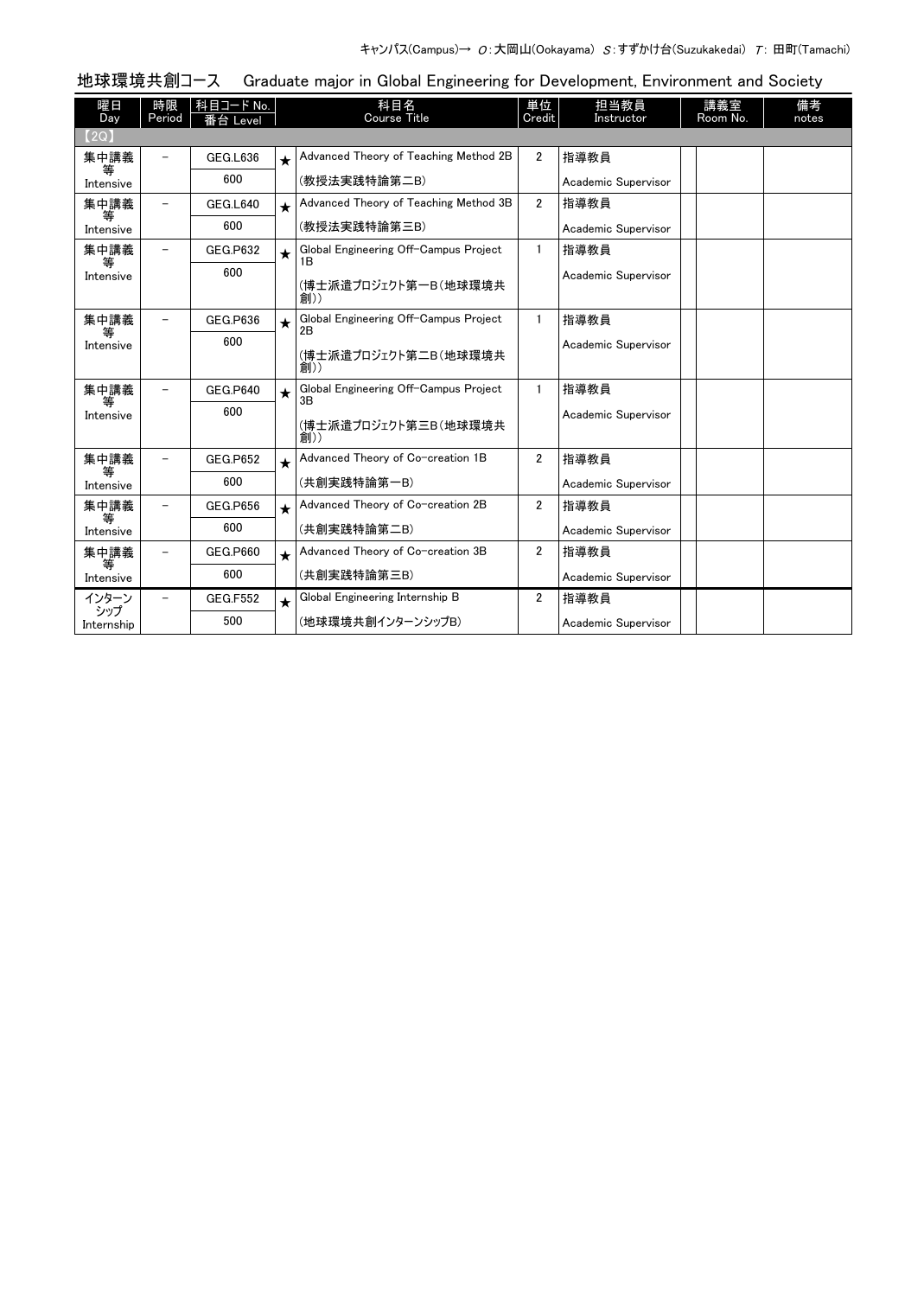| 社会・人間科学コース Graduate major in Social and Human Sciences |
|--------------------------------------------------------|
|--------------------------------------------------------|

| 曜日<br>Day    | 時限<br>Period | <u> 科目コード No.  </u><br>番台 Level |              | 科目名<br><b>Course Title</b>                                         | 単位<br>Credit   | 担当教員<br>Instructor                          | 講義室<br>Room No. |                                              | 備考<br>notes   |
|--------------|--------------|---------------------------------|--------------|--------------------------------------------------------------------|----------------|---------------------------------------------|-----------------|----------------------------------------------|---------------|
| $(1\sim 2Q)$ |              |                                 |              |                                                                    |                |                                             |                 |                                              |               |
| 月            | $5 - 6$      | <b>SHS.D441</b>                 |              | 教育·福祉·健康分野特論S1                                                     | $\mathbf{1}$   | 林 直亨                                        | O               | $W9 - 202$                                   | $O(1\sim 2Q)$ |
| Mon          |              | 400                             |              | (Graduate Lecture in Education, Welfare<br>and Health S1)          |                | Hayashi Naoyuki                             |                 |                                              |               |
| 月            | $7 - 8$      | <b>SHS.L451</b>                 | $\mathbf{C}$ | 社会·人間科学プロジェクトS1                                                    | $\mathbf{1}$   | 河村 彩<br>山元 啓史 ほか                            | $\mathcal{O}$   | W9-607                                       | $O(1\sim 2Q)$ |
| Mon          |              | 400                             |              | (Translational Project in Social and<br>Human Sciences S1)         |                | Kawamura Aya<br>Yamamoto Hilofumi<br>et al. |                 | W9-706<br>W9-707<br>$W9 - 714$<br>$W9 - 910$ |               |
| 月            | $7 - 8$      | <b>SHS.L551</b>                 | $\Omega$     | 社会・人間科学プロジェクトS2                                                    | $\mathbf{1}$   | 河村 彩<br>山元 啓史 ほか                            | 0               | W9-607                                       | $O(1\sim 2Q)$ |
| Mon          |              | 500                             |              | (Translational Project in Social and                               |                |                                             |                 | W9-706<br>$W9 - 707$                         |               |
|              |              |                                 |              | Human Sciences S2)                                                 |                | Kawamura Aya<br>Yamamoto Hilofumi<br>et al. |                 | $W9 - 714$<br>$W9 - 910$                     |               |
| 火            | $3 - 4$      | <b>SHS.S461</b>                 |              | 科学技術社会分野方法論S1                                                      | $\overline{2}$ | 札野 順                                        | O               | W9-407                                       | $O(1\sim 2Q)$ |
| Tue          |              | 400                             |              | (Graduate Methodologies in Science.                                |                | 調 麻佐志 ほか                                    |                 |                                              |               |
|              |              |                                 |              | Technology and Society S1)                                         |                | Fudano Jun<br>Shirabe Masashi et<br>al.     |                 |                                              |               |
| 木            | $5 - 6$      | <b>SHS.D461</b>                 |              | 教育·福祉·健康分野方法論S1                                                    | $\overline{2}$ | 須田 和裕<br>丸山 剛生                              | 0               | W9-202                                       | $O(1\sim 2Q)$ |
| Thu          |              | 400                             |              | (Graduate Methodologies in Education,                              |                |                                             |                 |                                              |               |
|              |              |                                 |              | Welfare and Health S1)                                             |                | Suda Kazuhiro<br>Maruyama Takeo             |                 |                                              |               |
| 木            | $5 - 6$      | <b>SHS.U461</b>                 |              | 文化·芸術分野方法論S1                                                       | $\overline{2}$ | 劉 岸偉                                        | O               | W321                                         | $O(1\sim 2Q)$ |
| Thu          |              | 400                             |              | (Graduate Methodologies in Culture and                             |                | 戦 暁梅                                        |                 |                                              |               |
|              |              |                                 |              | Arts S1)                                                           |                | Liu Anwei<br>Zhan Xiaomei                   |                 |                                              |               |
| 金            | $3 - 4$      | <b>SHS.M461</b>                 | $\star$      | Graduate Methodologies in Cognition,                               | $\overline{2}$ | 猪原 健弘                                       | O               | W9-707                                       | $O(1\sim 2Q)$ |
| Fri          |              | 400                             |              | Mathematics and Information S1                                     |                | Inohara Takehiro                            |                 |                                              | <b>ACEEES</b> |
|              |              |                                 |              | (認知・数理・情報分野方法論S1)                                                  |                |                                             |                 |                                              |               |
| 金<br>Fri     | $3 - 4$      | <b>SHS.P461</b>                 |              | 政治·法律·行政分野方法論S1                                                    | $\overline{2}$ | 川名 晋史                                       | O               | W9-910                                       | $O(1\sim 2Q)$ |
|              |              | 400                             |              | (Graduate Methodologies in Politics, Law<br>and Administration S1) |                | Kawana Shinji                               |                 |                                              |               |
| 金<br>Fri     | $7 - 8$      | <b>SHS.L431</b>                 | Ć            | 社会·人間科学多文化関係構築演習S1                                                 | $\mathbf{1}$   | 柳瀬 博一<br>中島 岳志 ほか                           | O               | W9-607<br>$W9 - 706$                         | $O(1\sim 2Q)$ |
|              |              | 400                             |              | (Transnational Workshop in Social and<br>Human Sciences S1)        |                |                                             |                 | W9-707                                       |               |
|              |              |                                 |              |                                                                    |                | Yanase Hiroichi<br>Nakaiima Takeshi et      |                 | $W9 - 714$<br>$W9 - 910$                     |               |
| 金            | $7 - 8$      | <b>SHS.L531</b>                 |              | 社会·人間科学多文化関係構築演習S2                                                 | $\mathbf{1}$   | al.<br>柳瀬 博一                                | O               | W9-607                                       | $O(1\sim 2Q)$ |
| Fri          |              | 500                             |              | (Transnational Workshop in Social and                              |                | 中島 岳志 ほか                                    |                 | W9-706<br>$W9 - 707$                         |               |
|              |              |                                 |              | Human Sciences S2)                                                 |                | Yanase Hiroichi                             |                 | $W9 - 714$                                   |               |
|              |              |                                 |              |                                                                    |                | Nakajima Takeshi et<br>al.                  |                 | $W9 - 910$                                   |               |
| 金<br>Fri     | $7 - 8$      | <b>SHS.L631</b>                 | $\Omega$     | 社会·人間科学多文化関係構築演習S3                                                 | 1              | 弓山 達也<br>西田 亮介                              | 0               | W9-607<br>$W9 - 706$                         | $O(1\sim 2Q)$ |
|              |              | 600                             |              | (Transnational Workshop in Social and<br>Human Sciences S3)        |                |                                             |                 | W9-707                                       |               |
|              |              |                                 |              |                                                                    |                | Yumiyama Tatsuya<br>Nishida Ryosuke         |                 | $W9 - 714$<br>$W9 - 910$                     |               |
| 金            | $7 - 8$      | <b>SHS.L632</b>                 | C.           | 社会·人間科学多文化関係構築演習S4                                                 | $\mathbf{1}$   | 指導教員                                        | 0               | W9-607                                       | $O(1\sim 2Q)$ |
| Fri          |              | 600                             |              | (Transnational Workshop in Social and                              |                | Academic Supervisor                         |                 | $W9 - 706$<br>W9-707                         |               |
|              |              |                                 |              | Human Sciences S4)                                                 |                |                                             |                 | $W9 - 714$<br>W9-910                         |               |
| 金            | $7 - 8$      | <b>SHS.L635</b>                 | Ć            | 社会·人間科学多文化関係構築演習S5                                                 | $\mathbf{1}$   | 指導教員                                        | 0               | W9-607                                       | $O(1\sim 2Q)$ |
| Fri          |              | 600                             |              | (Transnational Workshop in Social and                              |                | Academic Supervisor                         |                 | $W9 - 706$<br>W9-707                         |               |
|              |              |                                 |              | Human Sciences S5)                                                 |                |                                             |                 | $W9 - 714$<br>W9-910                         |               |
| 金<br>Fri     | $9 - 10$     | <b>SHS.L671</b>                 |              | 社会・人間科学演習プロジェクト支援実践                                                | $\mathbf{1}$   | 河村 彩                                        | 0               | W9-707                                       | $O(1\sim 2Q)$ |
|              |              | 600                             |              | S3                                                                 |                | 山元 啓史 ほか                                    |                 |                                              |               |
|              |              |                                 |              | (Course Assistance in Social and Human<br>Sciences S3)             |                | Kawamura Aya<br>Yamamoto Hilofumi           |                 |                                              |               |
|              |              |                                 |              |                                                                    |                | et al.                                      |                 |                                              |               |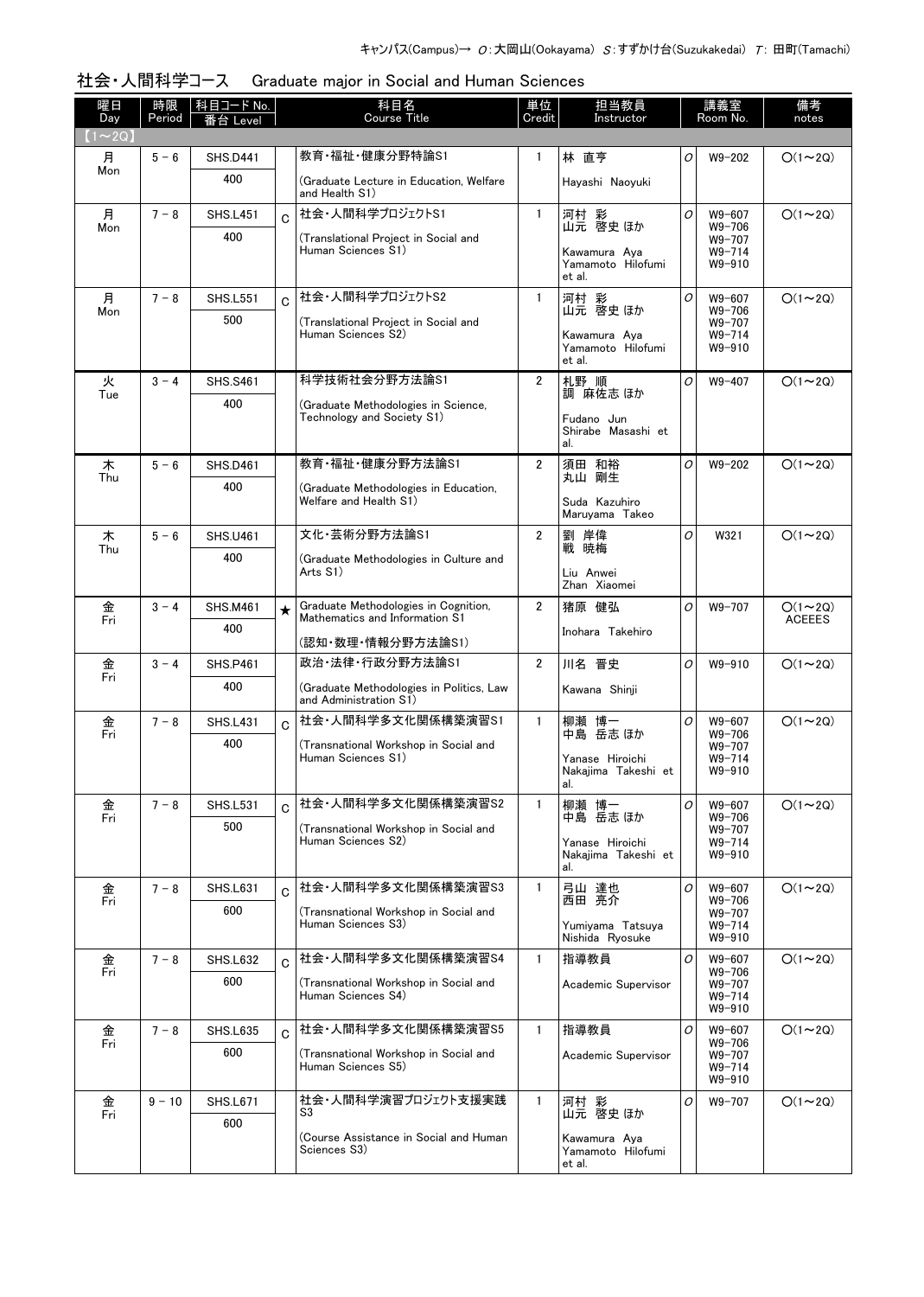|  | 社会・人間科学コース  Graduate major in Social and Human Sciences |
|--|---------------------------------------------------------|
|--|---------------------------------------------------------|

| 曜日<br>Day         | 時限<br>Period             | <u> 科目コード No.</u><br>番台 Level | 科目名<br><b>Course Title</b>                                         | 単位<br>Credit   | 担当教員<br>Instructor                          |   | 講義室<br>Room No. | 備考<br>notes   |
|-------------------|--------------------------|-------------------------------|--------------------------------------------------------------------|----------------|---------------------------------------------|---|-----------------|---------------|
| $(1\sim 2Q)$      |                          |                               |                                                                    |                |                                             |   |                 |               |
| 金<br>Fri          | $9 - 10$                 | <b>SHS.L672</b>               | 社会・人間科学演習プロジェクト支援実践<br>S4                                          | 1              | 河村 彩<br>山元 啓史 ほか                            | O | W9-707          | $O(1\sim 2Q)$ |
|                   |                          | 600                           | (Course Assistance in Social and Human)<br>Sciences S4)            |                | Kawamura Aya<br>Yamamoto Hilofumi<br>et al. |   |                 |               |
| 金<br>Fri          | $9 - 10$                 | <b>SHS.L675</b>               | 社会・人間科学演習プロジェクト支援実践<br>S5                                          | 1              | 河村 彩<br>山元 啓史 ほか                            | O | W9-707          | $O(1\sim 2Q)$ |
|                   |                          | 600                           | (Course Assistance in Social and Human<br>Sciences S5)             |                | Kawamura Aya<br>Yamamoto Hilofumi<br>et al. |   |                 |               |
| 集中講義              | $\overline{\phantom{0}}$ | <b>SHS.L651</b>               | 社会·人間科学プロジェクトS3<br>$\overline{C}$                                  | $\mathbf{1}$   | 鈴木 悠太<br>室田 真男ほか                            |   |                 | $O(1\sim 2Q)$ |
| 等<br>Intensive    |                          | 600                           | (Translational Project in Social and<br>Human Sciences S3)         |                | Suzuki Yuta<br>Murota Masao et al.          |   |                 |               |
| 集中講義              |                          | <b>SHS.L653</b>               | 社会・人間科学プロジェクトS4<br>Ć                                               | $\mathbf{1}$   | 鈴木 悠太<br>室田 真男ほか                            |   |                 | $O(1\sim 2Q)$ |
| Intensive         |                          | 600                           | (Translational Project in Social and<br>Human Sciences S4)         |                | Suzuki Yuta<br>Murota Masao et al.          |   |                 |               |
| 集中講義              | $\overline{\phantom{0}}$ | <b>SHS.L655</b>               | 社会・人間科学プロジェクトS5<br>Ć                                               | $\mathbf{1}$   | 鈴木 悠太<br>室田 真男ほか                            |   |                 | $O(1\sim 2Q)$ |
| 等<br>Intensive    |                          | 600                           | (Translational Proiect in Social and                               |                |                                             |   |                 |               |
|                   |                          |                               | Human Sciences S5)                                                 |                | Suzuki Yuta<br>Murota Masao et al.          |   |                 |               |
| 清華大<br>at         |                          | <b>SHS.M447</b>               | 社会理工学特論                                                            | $\overline{2}$ | 猪原 健弘<br>山元 啓史                              |   |                 | $O(1\sim 2Q)$ |
| Tsinghua<br>Univ. |                          | 400                           | (Graduate Lecture on Decision Science<br>and Technology)           |                | Inohara Takehiro<br>Yamamoto Hilofumi       |   |                 |               |
| 清華大<br>at         |                          | <b>SHS.S445</b>               | 科学技術と現代社会特論                                                        | $\overline{2}$ | 中島 秀人<br>札野 順ほか                             |   |                 | $O(1\sim 2Q)$ |
| Tsinghua<br>Univ. |                          | 400                           | (Graduate Lecture on Science,<br>Technology and Modern Society)    |                | Nakajima Hideto<br>Fudano Jun et al.        |   |                 |               |
| 講究等               |                          | <b>SHS.Z491</b>               | 社会·人間科学講究S1                                                        | $\mathbf{1}$   | 指導教員                                        |   |                 | $O(1\sim 2Q)$ |
| Seminar           |                          | 400                           | (Colloquium in Social and Human<br>Sciences S1)                    |                | Academic Supervisor                         |   |                 |               |
| 講究等<br>Seminar    |                          | <b>SHS.Z591</b>               | 社会·人間科学講究S2                                                        | $\mathbf{1}$   | 指導教員                                        |   |                 | $O(1\sim 2Q)$ |
|                   |                          | 500                           | (Colloguium in Social and Human<br>Sciences S2)                    |                | Academic Supervisor                         |   |                 |               |
| 講究等<br>Seminar    |                          | <b>SHS.D681</b>               | 教育·福祉·健康分野プロジェクトS3                                                 | 1              | 各教員                                         |   |                 | $O(1\sim 2Q)$ |
|                   |                          | 600                           | (Graduate Project in Education, Welfare<br>and Health S3)          |                | Academic Supervisor                         |   |                 |               |
| 講究等<br>Seminar    |                          | <b>SHS.M681</b>               | 認知・数理・情報分野プロジェクトS3                                                 | $\mathbf{1}$   | 各教員                                         |   |                 | $O(1\sim 2Q)$ |
|                   |                          | 600                           | (Graduate Project in Cognition,<br>Mathematics and Information S3) |                | Academic Supervisor                         |   |                 |               |
| 講究等<br>Seminar    | $\overline{\phantom{0}}$ | <b>SHS.P681</b>               | 政治・法律・行政分野プロジェクトS3                                                 | $\mathbf{1}$   | 各教員                                         |   |                 | $O(1\sim 2Q)$ |
|                   |                          | 600                           | (Graduate Project in Politics, Law and<br>Administration S3)       |                | Academic Supervisor                         |   |                 |               |
| 講究等               |                          | <b>SHS.S681</b>               | 科学技術社会分野プロジェクトS3                                                   | $\mathbf{1}$   | 各教員                                         |   |                 | $O(1\sim 2Q)$ |
| Seminar           |                          | 600                           | (Graduate Project in Science, Technology<br>and Society S3)        |                | Academic Supervisor                         |   |                 |               |
| 講究等<br>Seminar    |                          | <b>SHS.U681</b>               | 文化・芸術分野プロジェクトS3                                                    | $\mathbf{1}$   | 各教員                                         |   |                 | $O(1\sim 2Q)$ |
|                   |                          | 600                           | (Graduate Project in Culture and Arts S3)                          |                | Academic Supervisor                         |   |                 |               |
| 講究等<br>Seminar    |                          | <b>SHS.Z691</b>               | 社会·人間科学講究S3                                                        | $\overline{2}$ | 指導教員                                        |   |                 | $O(1\sim 2Q)$ |
|                   |                          | 600                           | (Colloquium in Social and Human<br>Sciences S3)                    |                | Academic Supervisor                         |   |                 |               |
| 講究等<br>Seminar    |                          | <b>SHS.Z693</b>               | 社会·人間科学講究S4                                                        | 2              | 指導教員                                        |   |                 | $O(1\sim 2Q)$ |
|                   |                          | 600                           | (Colloquium in Social and Human<br>Sciences S4)                    |                | Academic Supervisor                         |   |                 |               |
| 講究等<br>Seminar    | $\overline{\phantom{0}}$ | <b>SHS.Z695</b>               | 社会·人間科学講究S5                                                        | $\overline{2}$ | 指導教員                                        |   |                 | $O(1\sim 2Q)$ |
|                   |                          | 600                           | (Colloquium in Social and Human<br>Sciences S5)                    |                | Academic Supervisor                         |   |                 |               |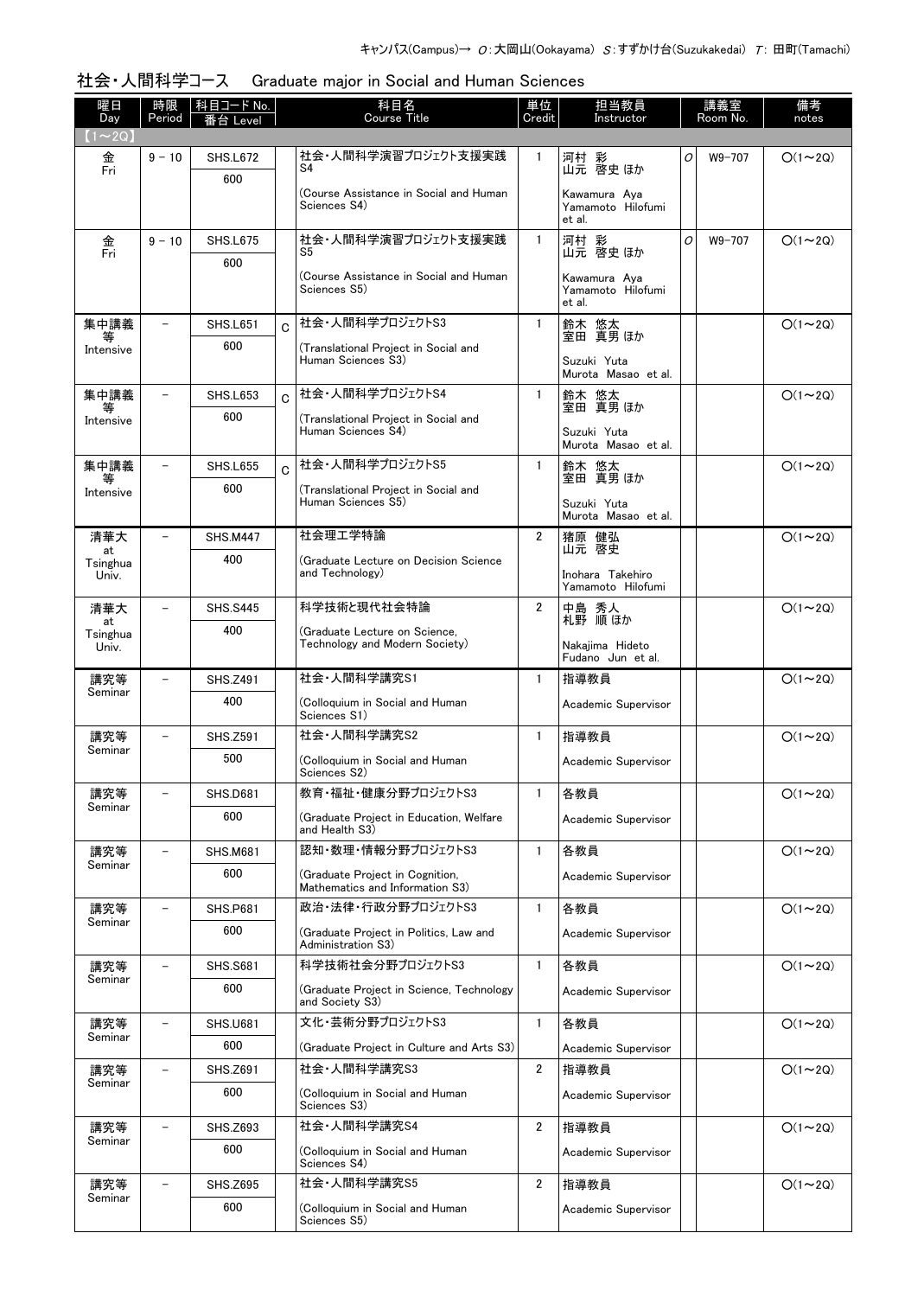| 曜日<br>Day      | 時限<br>Period      | 科目コード No.<br>eve |         | 科目名<br><b>Course Title</b>                                         | 単位<br>Credit   | 担当教員<br>Instructor                   |   | 講義室<br>Room No.      | 備考<br>notes            |
|----------------|-------------------|------------------|---------|--------------------------------------------------------------------|----------------|--------------------------------------|---|----------------------|------------------------|
| (1Q)           |                   |                  |         |                                                                    |                |                                      |   |                      |                        |
| 月              | $1 - 2$           | <b>SHS.P441</b>  | $\star$ | Graduate Lecture in Politics, Law and<br><b>Administration S1A</b> | $\mathbf{1}$   | 金子 宏直                                | 0 | $W9 - 910$           |                        |
| Mon            |                   | 400              |         |                                                                    |                | Kaneko Hironao                       |   |                      |                        |
|                |                   |                  |         | (政治·法律·行政分野特論S1A)                                                  |                |                                      |   |                      |                        |
| 月<br>Mon       | $3 - 4$           | <b>SHS.U441</b>  |         | 文化·芸術分野特論S1A                                                       | $\mathbf{1}$   | 福留 真紀                                | 0 | W932                 |                        |
|                |                   | 400              |         | (Graduate Lecture in Culture and Arts)<br>S <sub>1</sub> A)        |                | Fukutome Maki                        |   |                      |                        |
| 月<br>Mon       | $5-6$             | <b>SHS.D445</b>  |         | 教育工学特論                                                             | $\mathbf{1}$   | 松田 稔樹                                | O | $W9 - 319$           |                        |
|                |                   | 400              |         | (Instructional-Design Theories and<br>Models)                      |                | Matsuda Toshiki                      |   |                      |                        |
| 火              | $1 - 2$           | <b>SHS.M441</b>  | $\star$ | Graduate Lecture in Cognition,<br>Mathematics and Information S1A  | $\mathbf{1}$   | 山岸 侯彦                                | 0 | $W9 - 706$           |                        |
| Tue            |                   | 400              |         | (認知・数理・情報分野特論S1A)                                                  |                | Yamagishi Kimihiko                   |   |                      |                        |
| 火              | $1 - 2$           | <b>SHS.S441</b>  |         | 科学技術社会分野特論S1A                                                      | $\mathbf{1}$   | 札野 順                                 | O | W932                 | <b>ACEEES</b>          |
| Tue            |                   | 400              |         | (Graduate Lecture in Science,                                      |                | Fudano Jun                           |   |                      |                        |
|                |                   |                  |         | Technology and Society S1A)                                        |                |                                      |   |                      |                        |
| 集中講義           |                   | <b>SHS.L411</b>  | C       | 社会·人間科学多分野分析統合演習S1A                                                | $\overline{2}$ | 指導教員                                 |   |                      |                        |
| Intensive      |                   | 400              |         | (Trans-disciplinary Exercise in Social and<br>Human Sciences S1A)  |                | Academic Supervisor                  |   |                      |                        |
| 【2Q】           |                   |                  |         |                                                                    |                |                                      |   |                      |                        |
| 火              | $1 - 2$           | <b>SHS.D463</b>  |         | 教育システム研究                                                           | 2              | 山岸 侯彦<br>栗山 直子                       | 0 | $W9 - 706$           | $\bigcirc$ (Tue · Thu) |
| Tue            |                   | 400              |         | (Analyses and Modeling Techniques of                               |                |                                      |   |                      |                        |
|                |                   |                  |         | Educational Data)                                                  |                | Yamagishi Kimihiko<br>Kuriyama Naoko |   |                      |                        |
| 水              | $5 - 6$           | <b>SHS.M442</b>  |         | 認知·数理·情報分野特論S1B                                                    | $\mathbf{1}$   | 毛塚 和宏                                | O | W9-706               | <b>ACEEES</b>          |
| Wed            |                   | 400              |         | (Graduate Lecture in Cognition,                                    |                | Kezuka Kazuhiro                      |   | $\rightarrow$ W9-707 |                        |
|                |                   |                  |         | Mathematics and Information S1B)                                   |                |                                      |   |                      |                        |
| 木<br>Thu       | $1 - 2$           | <b>SHS.D463</b>  |         | 教育システム研究                                                           | $\overline{2}$ | 山岸 侯彦<br>栗山 直子                       | O | $W9 - 706$           | $\bigcirc$ (Tue · Thu) |
|                |                   | 400              |         | (Analyses and Modeling Techniques of<br>Educational Data)          |                |                                      |   |                      |                        |
|                |                   |                  |         |                                                                    |                | Yamagishi Kimihiko<br>Kuriyama Naoko |   |                      |                        |
| 木              | $3 - 4$           | <b>SHS.U442</b>  |         | 文化·芸術分野特論S1B                                                       | $\mathbf{1}$   | 畑中 健二                                | O | W934                 |                        |
| Thu            |                   | 400              |         | (Graduate Lecture in Culture and Arts)                             |                | Hatanaka Kenji                       |   |                      |                        |
|                |                   |                  |         | S1B)                                                               |                |                                      |   |                      |                        |
| 金<br>Fri       | $1 - 2$           | <b>SHS.S442</b>  |         | 科学技術社会分野特論S1B                                                      | $\mathbf{1}$   | 調 麻佐志                                | 0 | W936                 | <b>ACEEES</b>          |
|                |                   | 400              |         | (Graduate Lecture in Science,<br>Technology and Society S1B)       |                | Shirabe Masashi                      |   |                      |                        |
| 金              | $5 - 6$           | <b>SHS.P442</b>  |         | 政治·法律·行政分野特論S1B                                                    | 1              | 江川 緑                                 | 0 | W9-910               | <b>ACEEES</b>          |
| Fri            |                   | 400              |         | (Graduate Lecture in Politics, Law and<br>Administration S1B)      |                | Egawa Midori                         |   |                      |                        |
| 集中講義           | $\qquad \qquad -$ | <b>SHS.L412</b>  | C       | 社会·人間科学多分野分析統合演習S1B                                                | $\overline{2}$ | 指導教員                                 |   |                      |                        |
| 等<br>Intensive |                   | 400              |         | (Trans-disciplinary Exercise in Social and<br>Human Sciences S1B)  |                | Academic Supervisor                  |   |                      |                        |

| 社会・人間科学コース Graduate major in Social and Human Sciences |  |  |  |  |  |  |
|--------------------------------------------------------|--|--|--|--|--|--|
|--------------------------------------------------------|--|--|--|--|--|--|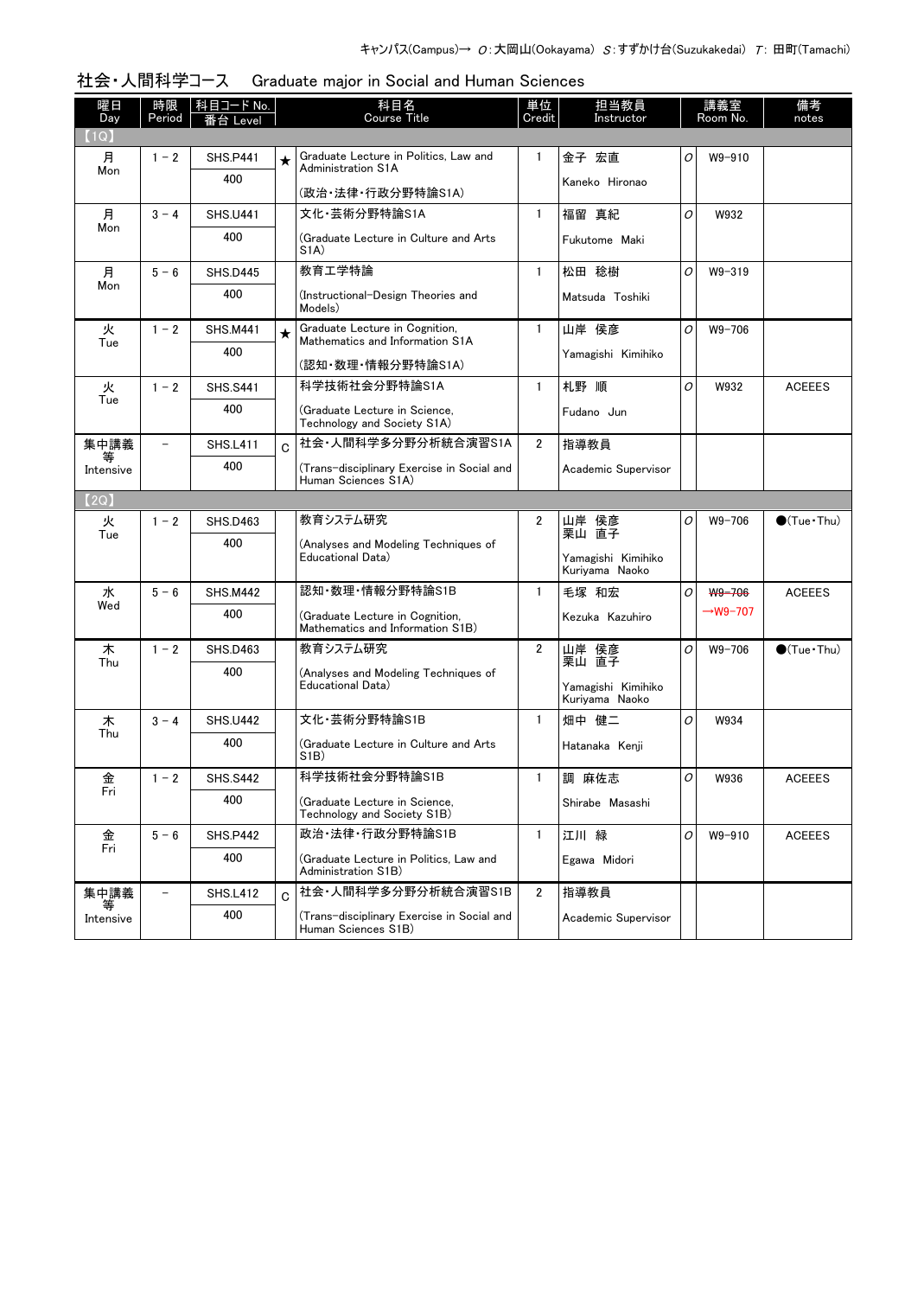| 曜日<br>Day      | 時限<br>Period             | 科目コード No.<br>番台 Level |            | 科目名<br><b>Course Title</b>                                                                             | 単位<br>Credit            | 担当教員<br>Instructor  | 講義室<br>Room No. | 備考<br>notes   |
|----------------|--------------------------|-----------------------|------------|--------------------------------------------------------------------------------------------------------|-------------------------|---------------------|-----------------|---------------|
| $(1\sim 2Q)$   |                          |                       |            |                                                                                                        |                         |                     |                 |               |
| 集中講義<br>等      |                          | <b>ISC.E631</b>       | $\star$    | Advanced MOT Seminar I                                                                                 | $\mathbf{1}$            | 日髙 一義               |                 | $O(1\sim 2Q)$ |
| Intensive      |                          | 600                   |            | (MOT研究の最前線 I)                                                                                          |                         | Hidaka Kazuyoshi    |                 |               |
| 講究等<br>Seminar | $\overline{\phantom{0}}$ | <b>ISC.Z691</b>       |            | イノベーション科学講究 S3                                                                                         | $\overline{2}$          | 指導教員                |                 | $O(1\sim 2Q)$ |
|                |                          | 600                   |            | (Seminar on Innovation Science S3)                                                                     |                         | Academic Supervisor |                 |               |
| 講究等<br>Seminar | $\overline{\phantom{0}}$ | ISC.Z693              |            | イノベーション科学講究 S4                                                                                         | 2                       | 指導教員                |                 | $O(1\sim 2Q)$ |
|                |                          | 600                   |            | (Seminar on Innovation Science S4)                                                                     |                         | Academic Supervisor |                 |               |
| 講究等<br>Seminar | $\equiv$                 | <b>ISC.Z695</b>       |            | イノベーション科学講究 S5                                                                                         | $\overline{\mathbf{2}}$ | 指導教員                |                 | $O(1\sim 2Q)$ |
|                |                          | 600                   |            | (Seminar on Innovation Science S5)                                                                     |                         | Academic Supervisor |                 |               |
| (1Q)           |                          |                       |            |                                                                                                        |                         |                     |                 |               |
| 集中講義<br>等      |                          | <b>ISC.A601</b>       | $\star$    | Systematic Review I                                                                                    | 1                       | 指導教員                |                 |               |
| Intensive      |                          | 600                   |            | (システマティックレビュー I )                                                                                      |                         | Academic Supervisor |                 |               |
| 集中講義<br>等      | $\overline{\phantom{0}}$ | <b>ISC.A605</b>       | $\bigstar$ | Systematic Review V                                                                                    | $\mathbf{1}$            | 指導教員                |                 |               |
| Intensive      |                          | 600                   |            | (システマティックレビュー V)                                                                                       |                         | Academic Supervisor |                 |               |
| 集中講義           |                          | ISC.A610-01           |            | イノベーション分析演習 I                                                                                          | $\mathbf{1}$            | 指導教員                |                 |               |
| Intensive      |                          | 600                   |            | (Advanced Analytics for Innovation<br>Science Research I)                                              |                         | Academic Supervisor |                 |               |
| 集中講義           |                          | ISC.A611-01           |            | イノベーション分析演習 Ⅱ                                                                                          | $\mathbf{1}$            | 指導教員                |                 |               |
| Intensive      |                          | 600                   |            | (Advanced Analytics for Innovation<br>Science Research II)                                             |                         | Academic Supervisor |                 |               |
| 集中講義           |                          | ISC.B610-01           |            | 技術経営分析·設計演習 I                                                                                          | $\mathbf{1}$            | 指導教員                |                 |               |
| Intensive      |                          | 600                   |            | (Advanced Analytics and Design<br>Methodology for Technology and<br>Innovation Management Research I)  |                         | Academic Supervisor |                 |               |
| 集中講義           | $\overline{\phantom{0}}$ | ISC.B611-01           |            | 技術経営分析·設計演習 II                                                                                         | $\mathbf{1}$            | 指導教員                |                 |               |
| Intensive      |                          | 600                   |            | (Advanced Analytics and Design<br>Methodology for Technology and<br>Innovation Management Research II) |                         | Academic Supervisor |                 |               |
| 集中講義           |                          | ISC.C610-01           |            | 経済・社会システム分析・設計演習 I                                                                                     | $\mathbf{1}$            | 指導教員                |                 |               |
| Intensive      |                          | 600                   |            | (Advanced Analytics and Design<br>Methodology for Social Economic<br>Systems Research I)               |                         | Academic Supervisor |                 |               |
| 集中講義           |                          | ISC.C611-01           |            | 経済·社会システム分析·設計演習 II                                                                                    | 1                       | 指導教員                |                 |               |
| Intensive      |                          | 600                   |            | (Advanced Analytics and Design<br>Methodology for Social Economic<br>Systems Research II)              |                         | Academic Supervisor |                 |               |
| 集中講義           |                          | ISC.D610-01           |            | 研究開発 事業企画立案演習 I                                                                                        | $\mathbf{1}$            | 指導教員                |                 |               |
| 等<br>Intensive |                          | 600                   |            | (Advanced R&D Planning and Business<br>Development I)                                                  |                         | Academic Supervisor |                 |               |
| 集中講義           | $\overline{\phantom{0}}$ | ISC.D611-01           |            | 研究開発·事業企画立案演習 II                                                                                       | $\mathbf{1}$            | 指導教員                |                 |               |
| 等<br>Intensive |                          | 600                   |            | (Advanced R&D Planning and Business<br>Development II)                                                 |                         | Academic Supervisor |                 |               |
| (2Q)           |                          |                       |            |                                                                                                        |                         |                     |                 |               |
| 集中講義           |                          | <b>ISC.A602</b>       | $\star$    | Systematic Review II                                                                                   | 1                       | 指導教員                |                 |               |
| Intensive      |                          | 600                   |            | (システマティックレビュー II)                                                                                      |                         | Academic Supervisor |                 |               |
| 集中講義           |                          | <b>ISC.A606</b>       | $\star$    | <b>Systematic Review VI</b>                                                                            | $\mathbf{1}$            | 指導教員                |                 |               |
| Intensive      |                          | 600                   |            | (システマティックレビュー VI)                                                                                      |                         | Academic Supervisor |                 |               |
| 集中講義           |                          | ISC.A610-02           |            | イノベーション分析演習 I                                                                                          | $\mathbf{1}$            | 指導教員                |                 |               |
| Intensive      |                          | 600                   |            | (Advanced Analytics for Innovation<br>Science Research I)                                              |                         | Academic Supervisor |                 |               |
| 集中講義           |                          | ISC.A611-02           |            | イノベーション分析演習 II                                                                                         | 1                       | 指導教員                |                 |               |
| Intensive      |                          | 600                   |            | (Advanced Analytics for Innovation<br>Science Research II)                                             |                         | Academic Supervisor |                 |               |
| 集中講義           | $\overline{\phantom{a}}$ | ISC.B610-02           |            | 技術経営分析·設計演習 I                                                                                          | $\mathbf{1}$            | 指導教員                |                 |               |
| 等<br>Intensive |                          | 600                   |            | (Advanced Analytics and Design<br>Methodology for Technology and<br>Innovation Management Research I)  |                         | Academic Supervisor |                 |               |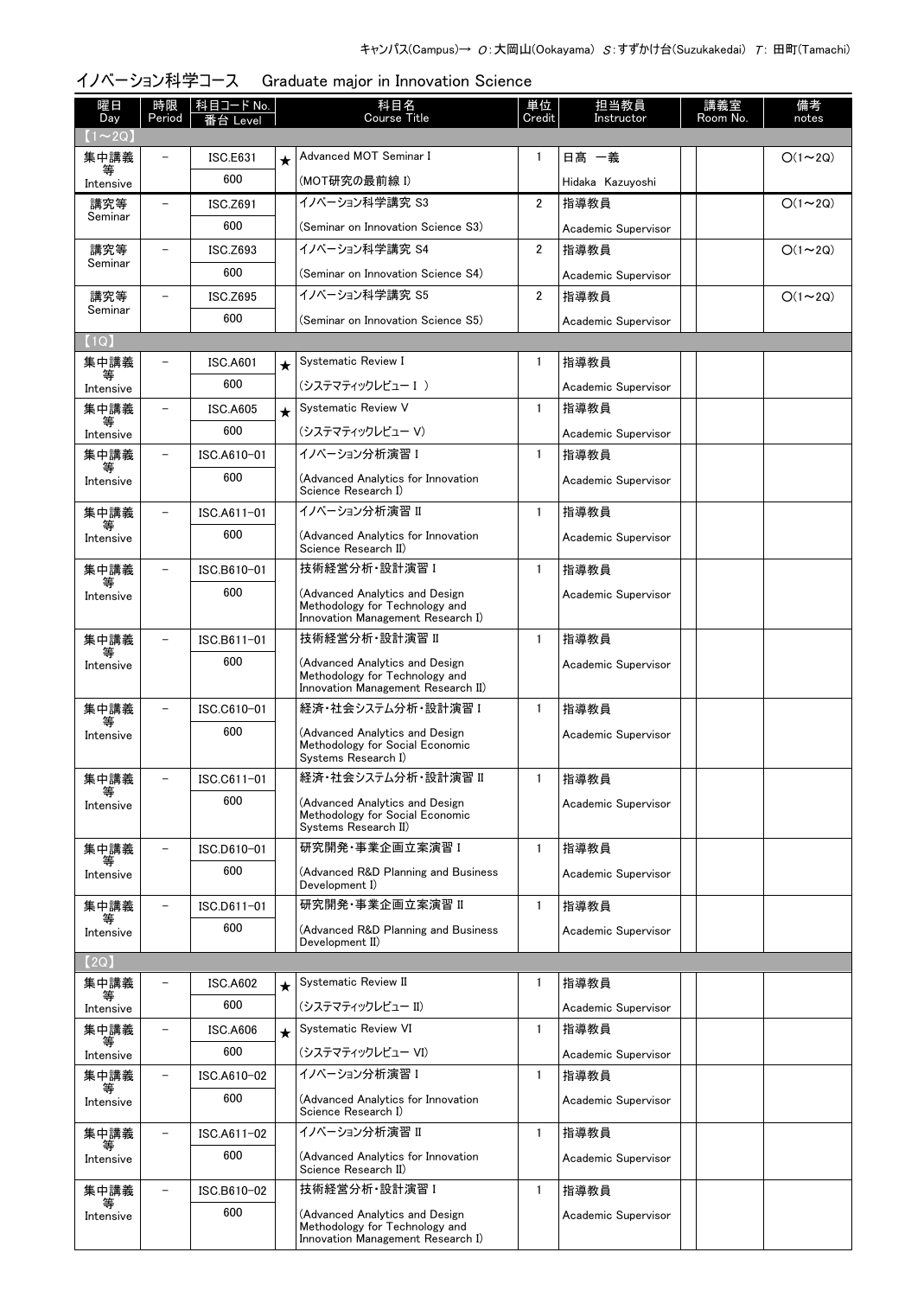| 曜日             | 時限                       | 科目コード No.   | 科目名                                                                                                    | 単位     | 担当教員                | 講義室      | 備考    |
|----------------|--------------------------|-------------|--------------------------------------------------------------------------------------------------------|--------|---------------------|----------|-------|
| Day            | Period                   | 番台 Level    | <b>Course Title</b>                                                                                    | Credit | Instructor          | Room No. | notes |
| (2Q)           |                          |             |                                                                                                        |        |                     |          |       |
| 集中講義           | Ξ.                       | ISC.B611-02 | 技術経営分析·設計演習 II                                                                                         |        | 指導教員                |          |       |
| 等<br>Intensive |                          | 600         | (Advanced Analytics and Design<br>Methodology for Technology and<br>Innovation Management Research II) |        | Academic Supervisor |          |       |
| 集中講義           |                          | ISC.C610-02 | 経済・社会システム分析・設計演習 I                                                                                     |        | 指導教員                |          |       |
| 等<br>Intensive |                          | 600         | (Advanced Analytics and Design<br>Methodology for Social Economic<br>Systems Research I)               |        | Academic Supervisor |          |       |
| 集中講義           |                          | ISC.C611-02 | 経済・社会システム分析・設計演習 Ⅱ                                                                                     |        | 指導教員                |          |       |
| 等<br>Intensive |                          | 600         | (Advanced Analytics and Design<br>Methodology for Social Economic<br>Systems Research II)              |        | Academic Supervisor |          |       |
| 集中講義           |                          | ISC.D610-02 | 研究開発·事業企画立案演習 I                                                                                        |        | 指導教員                |          |       |
| 等<br>Intensive |                          | 600         | (Advanced R&D Planning and Business<br>Development I)                                                  |        | Academic Supervisor |          |       |
| 集中講義           | $\overline{\phantom{0}}$ | ISC.D611-02 | 研究開発 事業企画立案演習 Ⅱ                                                                                        |        | 指導教員                |          |       |
| 等<br>Intensive |                          | 600         | (Advanced R&D Planning and Business<br>Development II)                                                 |        | Academic Supervisor |          |       |

## イノベーション科学コース Graduate major in Innovation Science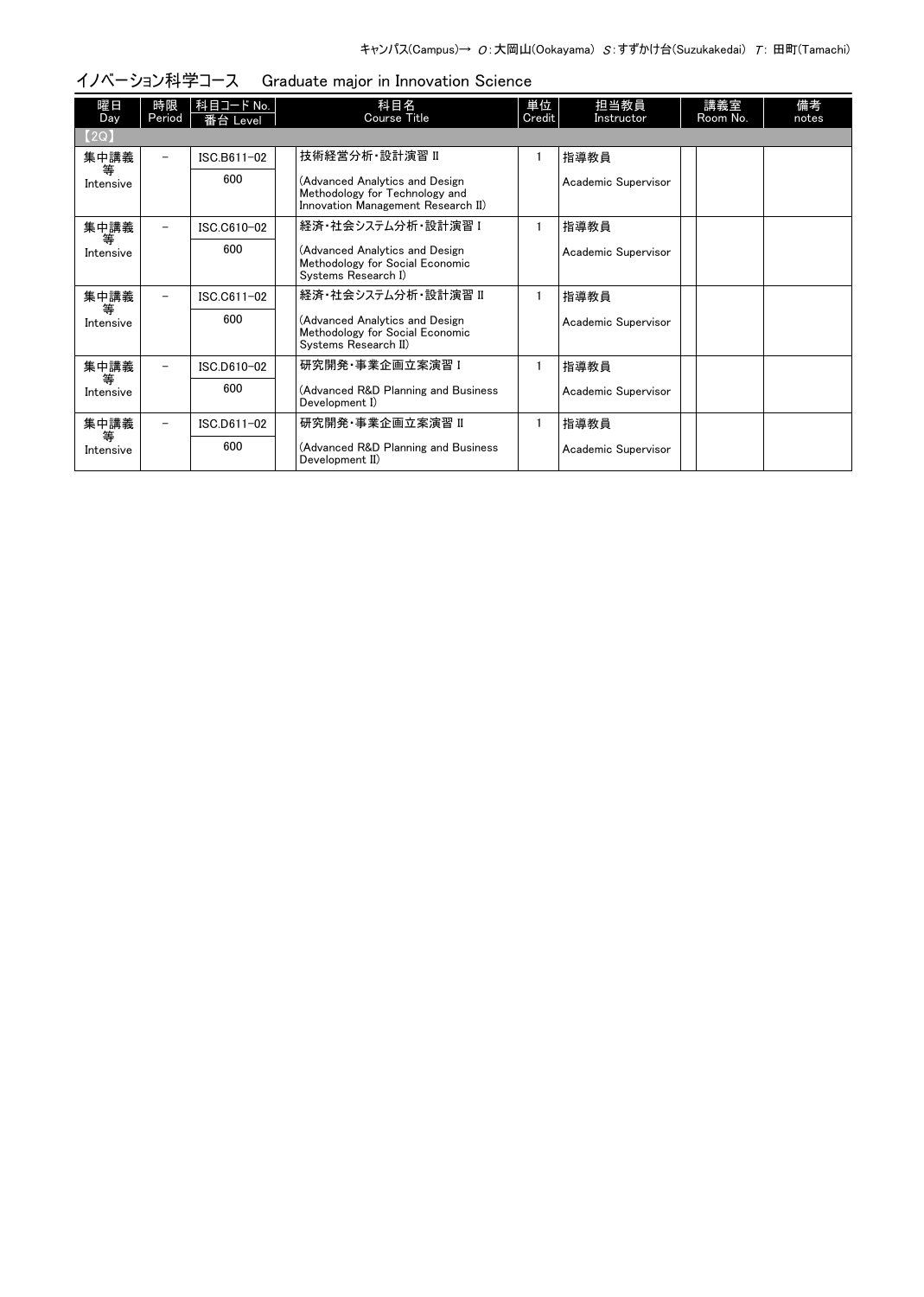技術経営専門職学位課程 Graduate major in Technology and Innovation Management

| 曜日                   | 時限                       | 科目コード No.              |         | 科目名                                                           | 単位             | 担当教員                                        |        | 講義室      | 備考                     |
|----------------------|--------------------------|------------------------|---------|---------------------------------------------------------------|----------------|---------------------------------------------|--------|----------|------------------------|
| Day<br>$(1 \sim 2Q)$ | Period                   | Level                  |         | <b>Course Title</b>                                           | Credit         | Instructor                                  |        | Room No. | notes                  |
| 水                    | $9 - 12$                 | <b>TIM.D512</b>        |         | イノベーション実践セミナー I                                               | $\mathbf{1}$   | 橋本 正洋                                       | Τ      | CIC913   | □                      |
| Wed                  |                          | 500                    |         | (Practical Lectures on Innovation I)                          |                | 藤村 修三 ほか                                    |        |          | $O(1\sim 2Q)$<br>変則週開講 |
|                      |                          |                        |         |                                                               |                | Hashimoto Masahiro<br>Fuijmura Shuzo et al. |        |          | <b>ACEEES</b>          |
| 水                    | $9 - 12$                 | <b>TIM.D514</b>        |         | 経営者論セミナー I                                                    | $\mathbf{1}$   | 藤村 修三                                       | $\tau$ | CIC913   | □                      |
| Wed                  |                          | 500                    |         |                                                               |                | 比嘉 邦彦 ほか                                    |        |          | $O(1\sim 2Q)$          |
|                      |                          |                        |         | (Lectures by Business Leaders I)                              |                | Fuiimura Shuzo                              |        |          | 変則週開講<br><b>ACEEES</b> |
|                      |                          |                        |         |                                                               |                | Higa Kunihiko et al.                        |        |          |                        |
| 講究等<br>Seminar       | $\overline{\phantom{0}}$ | <b>TIM.Z491</b>        |         | 技術経営講究S1                                                      | $\overline{2}$ | 指導教員                                        | $\tau$ | CIC913   | $O(1\sim 2Q)$          |
|                      |                          | 400                    |         | (Seminar on Technology and Innovation<br>Management S1)       |                | Academic Supervisor                         |        |          |                        |
| 講究等                  | $\overline{\phantom{0}}$ | <b>TIM.Z591</b>        |         | 技術経営講究S2                                                      | 2              | 指導教員                                        |        |          | $O(1\sim 2Q)$          |
| Seminar              |                          | 500                    |         | (Seminar on Technology and Innovation                         |                | Academic Supervisor                         |        |          |                        |
|                      |                          |                        |         | Management S2)                                                |                |                                             |        |          |                        |
| (1Q)<br>月            | $11 - 12$                |                        |         | Strategic Management of Technology I                          | 1              |                                             | 0      | W935     |                        |
| Mon                  |                          | <b>TIM.B418</b><br>400 | $\star$ |                                                               |                | 宮崎 久美子                                      |        |          | <b>ACEEES</b>          |
|                      |                          |                        |         | (技術の戦略的マネジメント I)                                              |                | Miyazaki Kumiko                             |        |          |                        |
| 火<br>Tue             | $11 - 12$                | <b>TIM.A401</b>        |         | 経営·財務分析基礎 I                                                   | $\mathbf{1}$   | 美香<br>後藤<br>仙石 慎太郎                          | $\tau$ | CIC913   | <b>ACEEES</b>          |
|                      |                          | 400                    |         | (Methodology of Corporate Management<br>and Finance I)        |                | Goto Mika                                   |        |          |                        |
|                      |                          |                        |         |                                                               |                | Sengoku Shintaro                            |        |          |                        |
| 火<br>Tue             | $11 - 12$                | <b>TIM.A405</b>        |         | 数理情報分析基礎 I                                                    | $\mathbf{1}$   | 梶川 裕矢<br>中丸 麻由子                             | $\tau$ | CIC812   | <b>ACEEES</b>          |
|                      |                          | 400                    |         | (Methodology of Mathematical and<br>Computational Analysis I) |                | Kajikawa Yuya                               |        |          |                        |
|                      |                          |                        |         |                                                               |                | Nakamaru Mayuko                             |        |          |                        |
| 木                    | $9 - 10$                 | <b>TIM.A512</b>        | $\star$ | <b>Strategic Debating Skills</b>                              | $\mathbf{1}$   | 宮崎 久美子                                      | 0      | W935     |                        |
| Thu                  |                          | 500                    |         | (戦略的ディベートの実践)                                                 |                | Miyazaki Kumiko                             |        |          |                        |
| 木                    | $11 - 12$                | <b>TIM.B410</b>        |         | イノベーション論 I                                                    | $\mathbf{1}$   | 藤村 修三                                       | $\tau$ | CIC913   | <b>ACEEES</b>          |
| Thu                  |                          | 400                    |         | (Innovation Management I)                                     |                | Fuiimura Shuzo                              |        |          |                        |
| 木                    | $11 - 12$                | <b>TIM.D510</b>        |         | 先端技術とイノベーション I                                                | $\mathbf{1}$   | 仙石 愼太郎                                      | 0      | W931     | <b>ACEEES</b>          |
| Thu                  |                          | 500                    |         | (Leading-Edge Technology and Innovation                       |                | 中丸 麻由子                                      |        |          |                        |
|                      |                          |                        |         | I)                                                            |                | Sengoku Shintaro<br>Nakamaru Mayuko         |        |          |                        |
| 金                    | $11 - 12$                | <b>TIM.A412</b>        |         | ユーザリサーチ概論                                                     | $\tilde{1}$    | 杉原 太郎                                       | $\tau$ | CIC913   |                        |
| Fri                  |                          | 400                    |         | (An introduction to user research)                            |                | Sugihara Taro                               |        |          |                        |
| 金                    | $11 - 12$                | <b>TIM.A532</b>        |         | 経営の歴史と理念 I                                                    | $\mathbf{1}$   | 鈴木 良降                                       | T      | CIC812   |                        |
| Fri                  |                          | 500                    |         | (History and Philosophy of Management I)                      |                | Suzuki Yoshitaka                            |        |          |                        |
| 土                    | $1 - 2$                  | TIM.A510               |         | 社会シミュレーション I                                                  | $\mathbf{1}$   | 中丸 麻由子                                      | T      | CIC812   | <b>ACEEES</b>          |
| Sat                  |                          | 500                    |         | (Social Simulation I)                                         |                | Nakamaru Mayuko                             |        |          |                        |
| 土                    | $3 - 4$                  | TIM.D401-01            |         | リサーチリテラシー演習 I                                                 | $\mathbf{1}$   | 比嘉 邦彦                                       | Т      | CIC812   |                        |
| Sat                  |                          | 400                    |         | (Exercises in Research Literacy I)                            |                | Higa Kunihiko                               |        |          |                        |
| 土                    | $5 - 6$                  | <b>TIM.C401</b>        |         | ビジネスエコシステム論 I                                                 | $\mathbf{1}$   | 辻本 将晴                                       | Τ      | CIC310   | <b>ACEEES</b>          |
| Sat                  |                          | 400                    |         | (Ecosystem Management I)                                      |                | 梶川 裕矢                                       |        |          |                        |
|                      |                          |                        |         |                                                               |                | Tsujimoto Masaharu                          |        |          |                        |
|                      |                          |                        |         | イノベーション政策概論 I                                                 |                | Kajikawa Yuya                               |        |          |                        |
| 土<br>Sat             | $5 - 6$                  | <b>TIM.C410</b>        |         |                                                               | $\mathbf{1}$   | 橋本 正洋                                       | $\tau$ | CIC913   | <b>ACEEES</b>          |
|                      |                          | 400                    |         | (Innovation Policy I)                                         |                | Hashimoto Masahiro                          |        |          |                        |
| 土<br>Sat             | $7 - 8$                  | TIM.B414               |         | 経営戦略論 I                                                       | $\mathbf{1}$   | 辻本 将晴                                       | $\tau$ | CIC310   | <b>ACEEES</b>          |
|                      |                          | 400                    |         | (Strategic Management I)                                      |                | Tsujimoto Masaharu                          |        |          |                        |
| 土<br>Sat             | $7 - 8$                  | TIM.B513               |         | サービスイノベーション論 I                                                | $\mathbf{1}$   | 日髙 一義                                       | $\tau$ | CIC812   | <b>ACEEES</b>          |
|                      |                          | 500                    |         | (Service Innovation I)                                        |                | Hidaka Kazuyoshi                            |        |          |                        |
| 土<br>Sat             | $9 - 10$                 | TIM.B416               |         | 経営組織論I                                                        | 1              | 辻本 将晴                                       | $\tau$ | CIC310   | <b>ACEEES</b>          |
|                      |                          | 400                    |         | (Organizational Management I)                                 |                | Tsujimoto Masaharu                          |        |          |                        |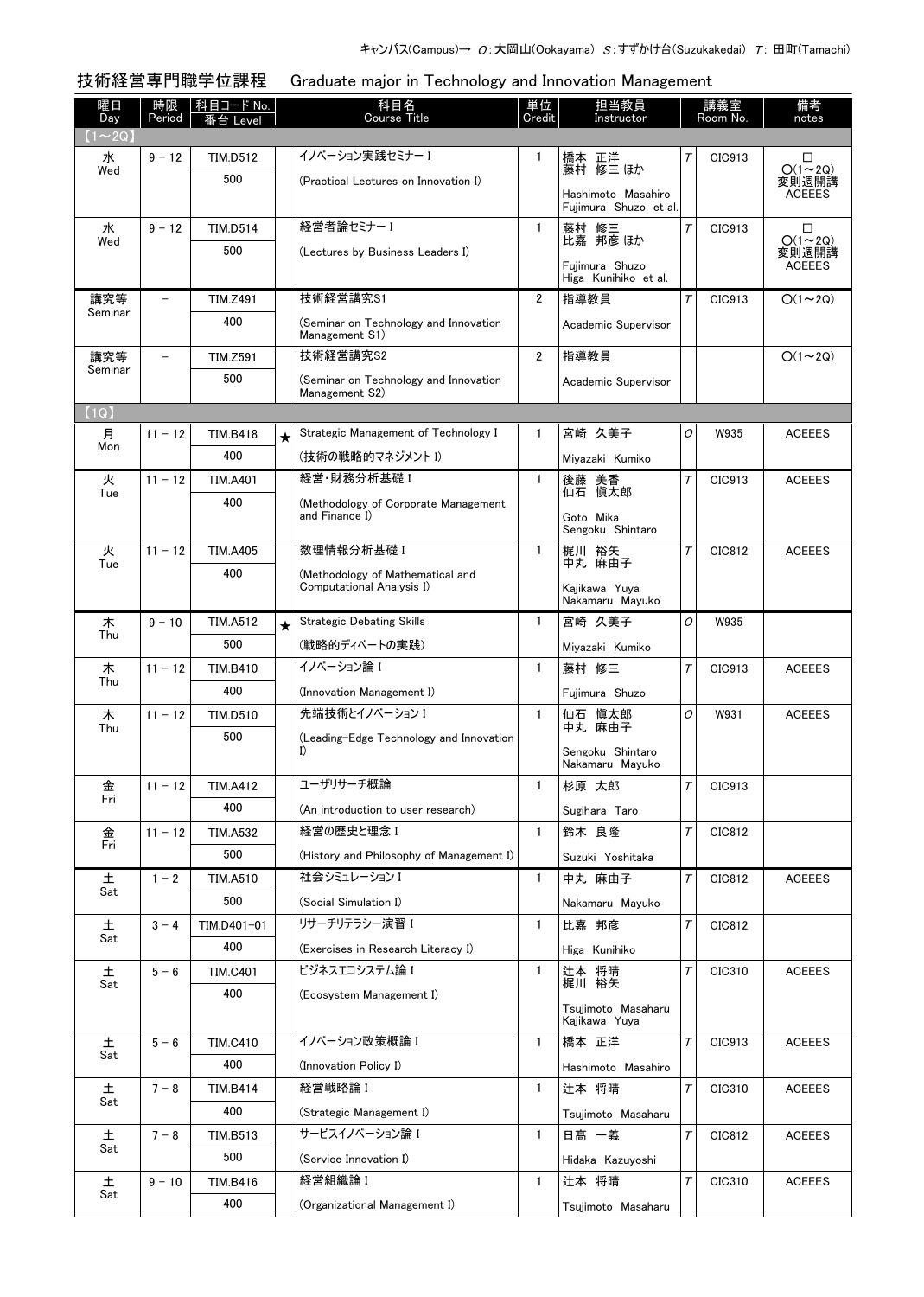技術経営専門職学位課程 Graduate major in Technology and Innovation Management

| 曜日<br>Day    | 時限<br>Period             | <u>科目コード No.</u><br>≸台 Level |         | 科目名<br>Course Title                                       | 単位<br>Credit   | 担当教員<br>Instructor                          |        | 講義室<br>Room No.    | 備考<br>notes      |
|--------------|--------------------------|------------------------------|---------|-----------------------------------------------------------|----------------|---------------------------------------------|--------|--------------------|------------------|
| 【1Q】<br>土    | $11 - 12$                | <b>TIM.A403</b>              |         | 政治·経済分析基礎 I                                               | 1              | 池上 雅子                                       | Τ      | CIC913             | <b>ACEEES</b>    |
| Sat          |                          | 400                          |         | (Methodology of Political Science and                     |                | 後藤 美香                                       |        |                    |                  |
|              |                          |                              |         | Economics I)                                              |                | Ikegami Masako<br>Goto Mika                 |        |                    |                  |
| インターン<br>シップ | $\overline{\phantom{0}}$ | <b>TIM.E410</b>              |         | 技術経営インターンシップ I                                            | $\overline{2}$ | 指導教員                                        |        |                    |                  |
| Internship   |                          | 400                          |         | (Technology and Innovation Management<br>Internship I)    |                | Academic Supervisor                         |        |                    |                  |
| インターン<br>シップ |                          | <b>TIM.E518</b>              |         | 技術経営インターンシップ V                                            | 6              | 指導教員                                        |        |                    |                  |
| Internship   |                          | 500                          |         | (Technology and Innovation Management<br>Internship V)    |                | Academic Supervisor                         |        |                    |                  |
| [2Q]         |                          |                              |         |                                                           |                |                                             |        |                    |                  |
| 月            | $11 - 12$                | <b>TIM.A402</b>              |         | 経営・財務分析基礎 II                                              | $\mathbf{1}$   | 仙石 愼太郎                                      | Τ      | CIC913             | <b>ACEEES</b>    |
| Mon          |                          | 400                          |         | (Methodology of Corporate Management                      |                | 後藤 美香                                       |        |                    |                  |
|              |                          |                              |         | and Finance II)                                           |                | Sengoku Shintaro<br>Goto Mika               |        |                    |                  |
| 月<br>Mon     | $11 - 12$                | <b>TIM.B419</b>              | $\star$ | Strategic Management of Technology II                     | $\mathbf{1}$   | 宮崎 久美子                                      | 0      | <b>W935</b>        | <b>ACEEES</b>    |
|              |                          | 400                          |         | (技術の戦略的マネジメント II)                                         |                | Miyazaki Kumiko                             |        | $\rightarrow$ W936 |                  |
| 水<br>Wed     | $9 - 12$                 | <b>TIM.D513</b>              |         | イノベーション実践セミナー II                                          | $\mathbf{1}$   | 橋本 正洋<br>藤村 修三ほか                            | $\tau$ | CIC913             | $\square$ ACEEES |
|              |                          | 500                          |         | (Practical Lectures on Innovation II)                     |                | Hashimoto Masahiro<br>Fuiimura Shuzo et al. |        |                    |                  |
| 木            | $11 - 12$                | <b>TIM.B411</b>              |         | イノベーション論 II                                               | $\mathbf{1}$   | 藤村 修三                                       | $\tau$ | CIC913             | <b>ACEEES</b>    |
| Thu          |                          | 400                          |         | (Innovation Management II)                                |                | Fujimura Shuzo                              |        |                    |                  |
| 木            | $11 - 12$                | <b>TIM.D511</b>              |         | 先端技術とイノベーション II                                           | $\mathbf{1}$   | 仙石 慎太郎                                      | 0      | W931               | <b>ACEEES</b>    |
| Thu          |                          | 500                          |         | (Leading-Edge Technology and Innovation                   |                | 中丸 麻由子                                      |        |                    |                  |
|              |                          |                              |         | $_{\rm II}$                                               |                | Sengoku Shintaro<br>Nakamaru Mayuko         |        |                    |                  |
| 金<br>Fri     | $11 - 12$                | <b>TIM.A404</b>              |         | 政治·経済分析基礎 II                                              | $\mathbf{1}$   | 後藤 美香                                       | $\tau$ | CIC913             | <b>ACEEES</b>    |
|              |                          | 400                          |         | (Methodology of Political Science and                     |                | 池上 雅子                                       |        |                    |                  |
|              |                          |                              |         | Economics II )                                            |                | Goto Mika<br>Ikegami Masako                 |        |                    |                  |
| 金<br>Fri     | $11 - 12$                | <b>TIM.A533</b>              |         | 経営の歴史と理念 II                                               | $\mathbf{1}$   | 鈴木 良隆                                       | Τ      | CIC812             |                  |
|              |                          | 500                          |         | (History and Philosophy of Management<br>$_{\rm II)}$     |                | Suzuki Yoshitaka                            |        |                    |                  |
| 土            | $1 - 2$                  | <b>TIM.A511</b>              |         | 社会シミュレーション II                                             | $\mathbf{1}$   | 中丸 麻由子                                      | $\tau$ | CIC812             | <b>ACEEES</b>    |
| Sat          |                          | 500                          |         | (Social Simulation II)                                    |                | Nakamaru Mayuko                             |        |                    |                  |
| 土            | $3 - 4$                  | <b>TIM.B415</b>              |         | 経営戦略論 II                                                  | $\mathbf{1}$   | 辻本 将晴                                       | $\tau$ | CIC310             | <b>ACEEES</b>    |
| Sat          |                          | 400                          |         | (Strategic Management II)                                 |                | Tsujimoto Masaharu                          |        |                    |                  |
| 土            | $3 - 4$                  | TIM.D402-01                  |         | リサーチリテラシー演習 II                                            | $\mathbf{1}$   | 佐堀 大輔                                       | $\tau$ | CIC812             |                  |
| Sat          |                          | 400                          |         | (Exercises in Research Literacy II)                       |                | 比嘉 邦彦                                       |        |                    |                  |
|              |                          |                              |         |                                                           |                | Sahori Daisuke<br>Higa Kunihiko             |        |                    |                  |
| $\pm$        | $5 - 6$                  | <b>TIM.C402</b>              |         | ビジネスエコシステム論 II                                            | $\mathbf{1}$   | 辻本 将晴                                       | $\tau$ | CIC310             | <b>ACEEES</b>    |
| Sat          |                          | 400                          |         | (Ecosystem Management II)                                 |                | 梶川 裕矢                                       |        |                    |                  |
|              |                          |                              |         |                                                           |                | Tsujimoto Masaharu<br>Kajikawa Yuya         |        |                    |                  |
| 土            | $5 - 6$                  | <b>TIM.C411</b>              |         | イノベーション政策概論 II                                            | $\mathbf{1}$   | 橋本 正洋                                       | T      | CIC913             | <b>ACEEES</b>    |
| Sat          |                          | 400                          |         | (Innovation Policy II)                                    |                | Hashimoto Masahiro                          |        |                    |                  |
| 土<br>Sat     | $7 - 8$                  | <b>TIM.B417</b>              |         | 経営組織論 II                                                  | 1              | 辻本 将晴                                       | $\tau$ | CIC310             | <b>ACEEES</b>    |
|              |                          | 400                          |         | (Organizational Management II)                            |                | Tsujimoto Masaharu                          |        |                    |                  |
| 土<br>Sat     | $7 - 8$                  | TIM.B514                     |         | サービスイノベーション論 II                                           | $\mathbf{1}$   | 日髙 一義                                       | $\tau$ | CIC812             | <b>ACEEES</b>    |
|              |                          | 500                          |         | (Service Innovation II)                                   |                | Hidaka Kazuyoshi                            |        |                    |                  |
| 土<br>Sat     | $9 - 10$                 | TIM.B401                     |         | 技術経営概論                                                    | $\mathbf{1}$   | 辻本 将晴                                       | $\tau$ | CIC310             | <b>ACEEES</b>    |
|              |                          | 400                          |         | (Introduction to Technology and<br>Innovation Management) |                | Tsujimoto Masaharu                          |        |                    |                  |